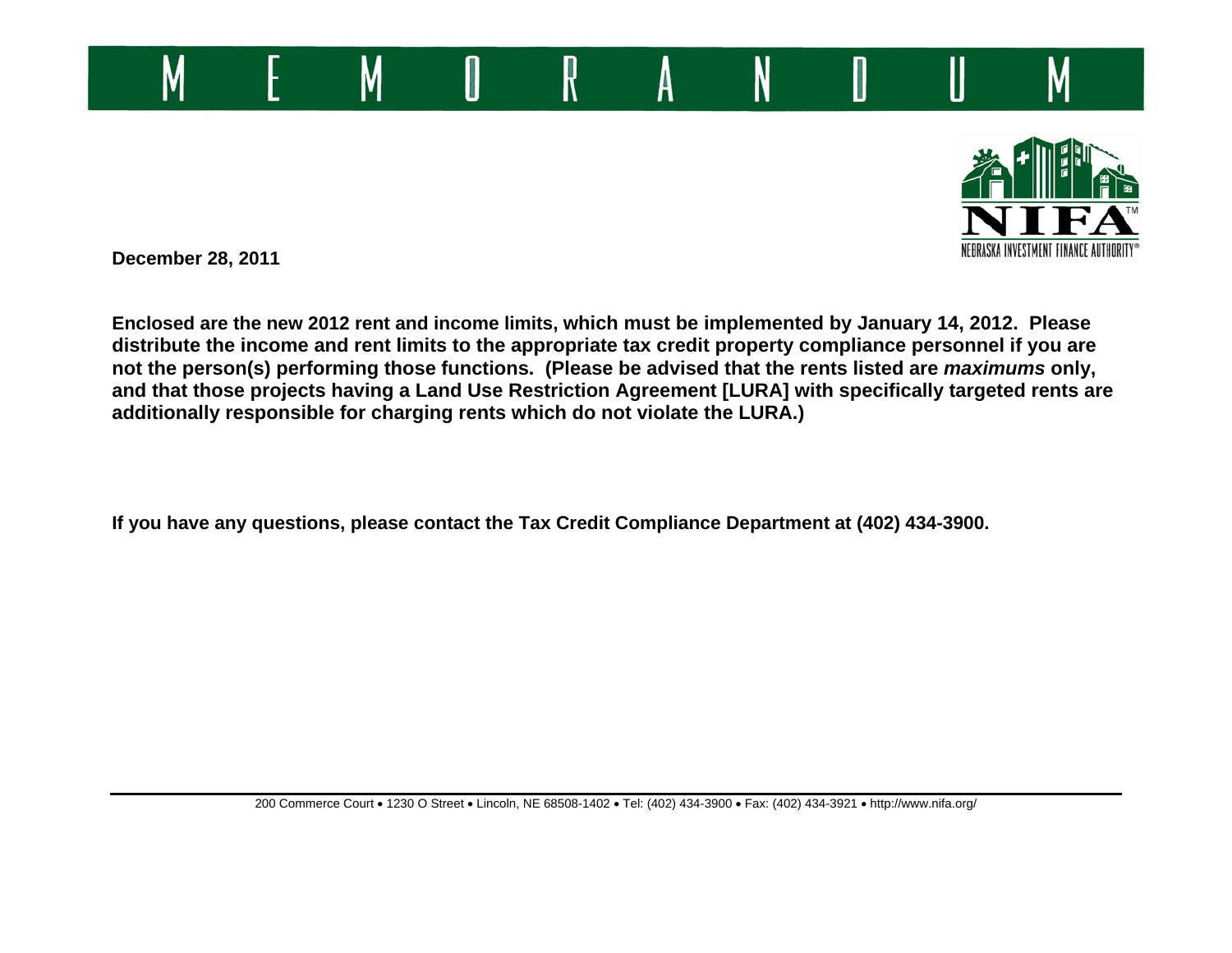|                |                                     |                                                |                  |            |           |        | (Effective December 1, 2011) |                         |                         |            |                        |                    |                     |                |        | Four<br>Persons |
|----------------|-------------------------------------|------------------------------------------------|------------------|------------|-----------|--------|------------------------------|-------------------------|-------------------------|------------|------------------------|--------------------|---------------------|----------------|--------|-----------------|
|                |                                     |                                                | <b>Residents</b> |            |           |        |                              | $\overline{\mathbf{z}}$ | $\overline{\mathbf{3}}$ |            | $\boldsymbol{\Lambda}$ | 5 <sup>1</sup>     | $\overline{\bf{6}}$ | $\overline{7}$ | 8      | <b>Median</b>   |
|                | <b>COUNTY</b>                       |                                                | <b>Bedrooms</b>  | Efficiency | 1 Bedroom |        | 2 Bedrooms                   | 3 Bedrooms              |                         | 4 Bedrooms |                        | 5 Bedrooms         |                     |                |        | <b>Income</b>   |
|                |                                     |                                                |                  |            |           |        |                              |                         |                         |            |                        |                    |                     |                |        |                 |
|                |                                     | <b>HERA LIMITS</b>                             | 50% Income       |            |           | 24,800 | 28,350                       |                         | 31,900                  |            | 35.400                 | 38,250             | 41,100              | 43.900         | 46,750 | \$70,500        |
|                |                                     | for projects Placed in                         | 50% Rent         | 620.00     | 664.00    |        | 797.00                       | 920.00                  |                         | 027.00     |                        | 1,133.00           |                     |                |        |                 |
|                |                                     | Service prior to                               | 60% Income       |            |           | 29.760 | 34,020                       |                         | 38,280                  |            | 42,480                 | 45.900             | 49,320              | 52,680         | 56,100 |                 |
|                |                                     | <b>January 1, 2009</b>                         | <b>60% Rent</b>  | 744.00     | 797.00    |        | 957.00                       | 1,104.00                |                         | 1,233.00   |                        | 1,359.00           |                     |                |        |                 |
| Lincoln MSA    | (Lancaster)                         |                                                | 50% Income       |            |           |        | 28,200                       |                         | 31.750                  |            | 35.250                 |                    |                     | 43,750         |        |                 |
|                |                                     | <b>Income limits for</b><br>projects Placed in | <b>50% Rent</b>  | 617.00     | 661.00    | 24,700 | 793.00                       | 916.00                  |                         | 022.00     |                        | 38,100<br>1,128.00 | 40,900              |                | 46,550 |                 |
|                |                                     | <b>Service after December</b>                  | 60% Income       |            |           | 29,640 | 33,840                       |                         | 38,100                  |            | 42,300                 | 45.720             | 49,080              | 52,500         | 55,860 |                 |
|                |                                     | 31, 2008                                       | <b>60% Rent</b>  | 741.00     | 793.00    |        | 952.00                       | 1,100.00                |                         | 1,227.00   |                        | 1,354.00           |                     |                |        |                 |
|                |                                     |                                                |                  |            |           |        |                              |                         |                         |            |                        |                    |                     |                |        |                 |
|                |                                     |                                                | 50% Income       |            |           | 25,050 | 28,600                       |                         | 32,200                  |            | 35.750                 | 38.650             | 41,500              | 44,350         | 47,200 | \$71,500        |
| Omaha MSA      | Sarpy, Washington<br>(Cass, Douglas | <b>Income limits for all</b>                   | 50% Rent         | 626.00     | 670.00    |        | 805.00                       | 930.00                  |                         | 1,037.00   |                        | 1,144.00           |                     |                |        |                 |
|                |                                     | projects                                       | 60% Income       |            |           | 30.060 | 34.320                       |                         | 38,640                  |            | 42,900                 | 46,380             | 49,800              | 53,220         | 56,640 |                 |
|                |                                     |                                                | <b>60% Rent</b>  | 751.00     | 804.00    |        | 966.00                       | 1,116.00                |                         | 1,245.00   |                        | 1,373.00           |                     |                |        |                 |
|                |                                     | <b>HERA LIMITS</b>                             | 50% Income       |            |           | 20,900 | 23,900                       |                         | 26,900                  |            | 29,850                 | 32,250             | 34,650              | 37,050         | 39,450 | \$59,600        |
|                |                                     | for projects Placed in 50% Rent                |                  | 522.00     | 560.00    |        | 672.00                       | 776.00                  |                         | 866.00     |                        | 956.00             |                     |                |        |                 |
|                |                                     | <b>Service prior to</b>                        | 60% Income       |            |           | 25,080 | 28.680                       |                         | 32,280                  |            | 35.820                 | 38.700             | 41,580              | 44,460         | 47,340 |                 |
|                |                                     | <b>January 1, 2009</b>                         | 60% Rent         | 627.00     | 672.00    |        | 807.00                       | 931.00                  |                         | 1,039.00   |                        | 1,147.00           |                     |                |        |                 |
| Sioux City MSA | (Dakota, Dixon)                     | <b>Income Limits for</b>                       | 50% Income       |            |           | 20,900 | 23,850                       |                         | 26,850                  |            | 29,800                 | 32,200             | 34,600              | 37,000         | 39,350 |                 |
|                |                                     | <b>Projects Place in</b>                       | <b>50% Rent</b>  | 522.00     | 559.00    |        | 671.00                       | 775.00                  |                         | 865.00     |                        | 954.00             |                     |                |        |                 |
| ஃ              |                                     | <b>Service After December</b>                  | 60% Income       |            |           | 25,080 | 28,620                       |                         | 32,220                  |            | 35,760                 | 38,640             | 41,520              | 44,400         | 47,220 |                 |
|                |                                     | 31, 2008                                       | <b>60% Rent</b>  | 627.00     | 671.00    |        | 805.00                       | 930.00                  |                         | 1,038.00   |                        | 1,145.00           |                     |                |        |                 |
|                |                                     |                                                |                  |            |           |        |                              |                         |                         |            |                        |                    |                     |                |        |                 |
|                |                                     |                                                | 50% Income       |            |           | 20,450 | 23,350                       |                         | 26,250                  |            | 29,150                 | 31,500             | 33,850              | 36,150         | 38,500 | \$58,300        |
| Adams          |                                     | <b>Income Limits for all 50% Rent</b>          |                  | 511.00     | 547.00    |        | 656.00                       | 758.00                  |                         | 846.00     |                        | 933.00             |                     |                |        |                 |
|                |                                     | projects                                       | 60% Income       |            |           | 24,540 | 28,020                       |                         | 31,500                  |            | 34,980                 | 37,800             | 40,620              | 43,380         | 46,200 |                 |
|                |                                     |                                                | 60% Rent         | 613.00     | 657.00    |        | 787.00                       | 909.00                  |                         | 1,015.00   |                        | 1.119.00           |                     |                |        |                 |
|                |                                     |                                                | 50% Income       |            |           | 19,950 | 22,800                       |                         | 25,650                  |            | 28,500                 | 30,800             | 33,100              | 35,350         | 37,650 | \$46,100        |
| Antelope       |                                     | <b>Income limits for all</b>                   | 50% Rent         | 498.00     | 534.00    |        | 641.00                       | 741.00                  |                         | 827.00     |                        | 912.00             |                     |                |        |                 |
|                |                                     | projects                                       | 60% Income       |            |           | 23.940 | 27,360                       |                         | 30,780                  |            | 34.200                 | 36,960             | 39,720              | 42,420         | 45,180 |                 |
|                |                                     |                                                | <b>60% Rent</b>  | 598.00     | 641.00    |        | 769.00                       | 889.00                  |                         | 993.00     |                        | 1,095.00           |                     |                |        |                 |
|                |                                     |                                                |                  |            |           |        |                              |                         |                         |            |                        |                    |                     |                |        |                 |
|                |                                     | <b>HERA LIMITS</b>                             | 50% Income       |            |           | 24,300 | 27,750                       |                         | 31,200                  |            | 34,650                 | 37,450             | 40,200              | 43,000         | 45,750 | \$53,900        |
|                |                                     | for projects Placed in 50% Rent                |                  | 607.00     | 650.00    |        | 780.00                       | 901.00                  |                         | 005.00     |                        | 1,109.00           |                     |                |        |                 |
|                |                                     | <b>Service prior to</b>                        | 60% Income       |            |           | 29,160 | 33,300                       |                         | 37,440                  |            | 41,580                 | 44,940             | 48,240              | 51,600         | 54,900 |                 |
|                |                                     | <b>January 1, 2009</b>                         | 60% Rent         | 729.00     | 780.00    |        | 936.00                       | 1,081.00                |                         | 1,206.00   |                        | 1,331.00           |                     |                |        |                 |
| Arthur         |                                     |                                                |                  |            |           |        |                              |                         |                         |            |                        |                    |                     |                |        |                 |
|                |                                     | <b>Income limits for</b>                       | 50% Income       |            |           | 19.950 | 22,800                       |                         | 25.650                  |            | 28,500                 | 30,800             | 33.100              | 35,350         | 37,650 |                 |
|                |                                     | projects Placed in                             | <b>50% Rent</b>  | 498.00     | 534.00    |        | 641.00                       | 741.00                  |                         | 827.00     |                        | 912.00             |                     |                |        |                 |
|                |                                     | <b>Service after</b>                           | 60% Income       |            |           | 23,940 | 27,360                       |                         | 30,780                  |            | 34,200                 | 36,960             | 39,720              | 42,420         | 45,180 |                 |
|                |                                     | <b>December 31, 2008</b>                       | 60% Rent         | 598.00     | 641.00    |        | 769.00                       | 889.00                  |                         | 993.00     |                        | 1,095.00           |                     |                |        |                 |

**NOTE: Income limits relate to the number of residents. Rent limits relate to the number of bedrooms**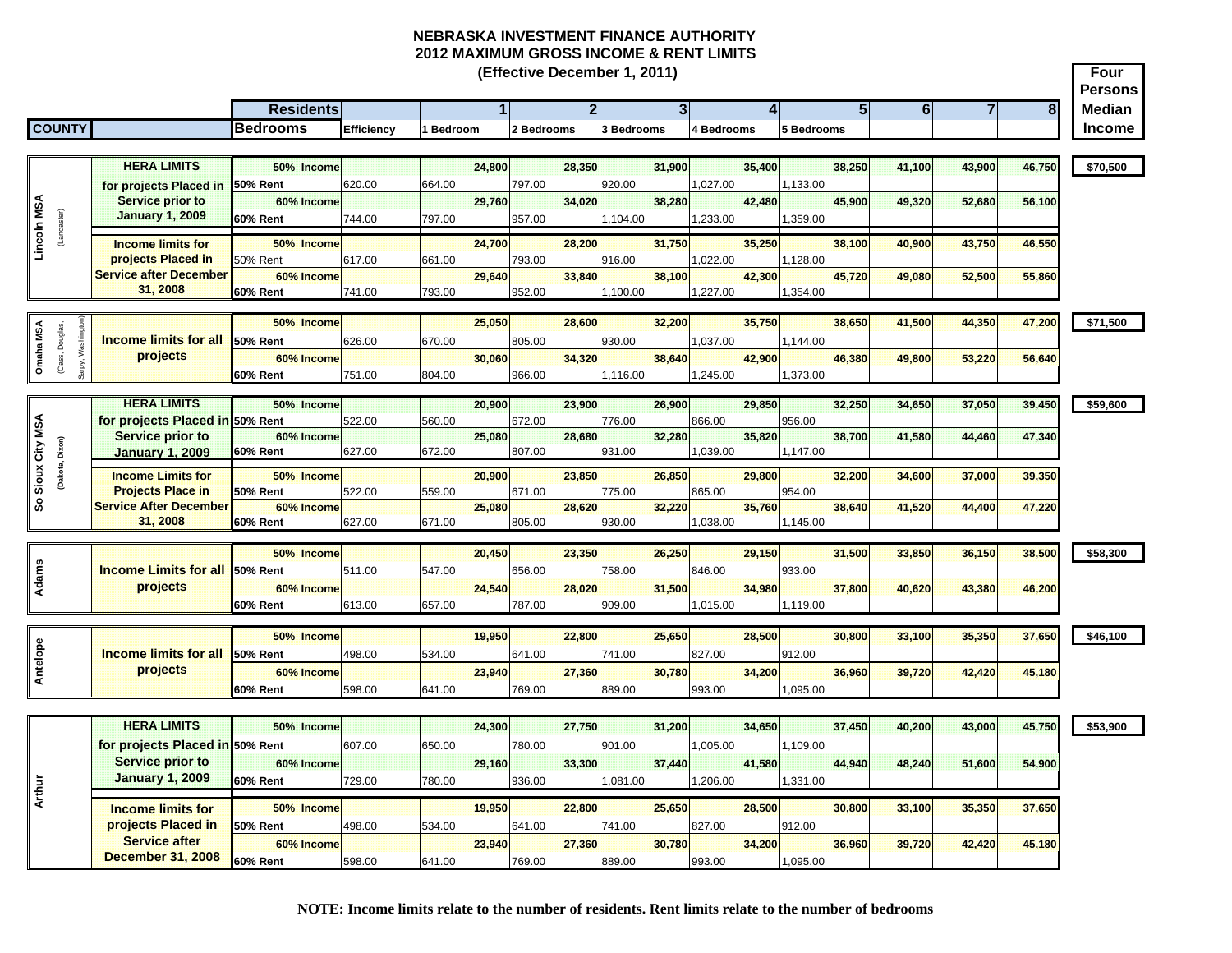**Four PersonsResidents 1 2 3 4 5 6 78 Median COUNTY Bedrooms Efficiency 1 Bedroom 2 Bedrooms 3 Bedrooms 4 Bedrooms 5 Bedrooms Income (Effective December 1, 2011) 50% Income 19,950 22,800 25,650 28,500 30,800 33,100 35,350 37,650 \$50,300 50% Rent** 498.00 534.00 641.00 741.00 827.00 912.00**60% Income 23,940 27,360 30,780 34,200 36,960 39,720 42,420 45,180 60% Rent** 598.00 641.00 769.00 889.00 993.00 1,095.00 **50% Income 19,950 22,800 25,650 28,500 30,800 33,100 35,350 37,650 \$37,700 50% Rent** 498.00 534.00 641.00 741.00 827.00 912.00**60% Income 23,940 27,360 30,780 34,200 36,960 39,720 42,420 45,180 60% Rent** 598.00 641.00 769.00 889.00 993.00 1,095.00 **HERA LIMITS 50% Income 21,000 24,000 27,000 29,950 32,350 34,750 37,150 39,550 \$54,700 for projects Placed in 50% Rent**  525.00 562.00 675.00 778.00 868.00 958.00**60% Income 25,200 28,800 32,400 35,940 38,820 41,700 44,580 47,460 60% Rent** 630.00 675.00 810.00 934.00 1,042.00 1,150.00 **50% Income 19,950 22,800 25,650 28,500 30,800 33,100 35,350 37,650 50% Rent** 498.00 534.00 641.00 741.00 827.00 912.00**60% Income 23,940 27,360 30,780 34,200 36,960 39,720 42,420 45,180 60% Rent** 598.00 641.00 769.00 889.00 993.00 1,095.00 **HERA LIMITS 50% Income 21,300 24,350 27,400 30,400 32,850 35,300 37,700 40,150 \$58,200 for projects Placed in 50% Rent**  532.00 570.00 685.00 790.00 882.00 973.00973.00 **60% Income 25,560 29,220 32,880 36,480 39,420 42,360 45,240 48,180 60% Rent** 639.00 684.00 822.00 948.00 1,059.00 1,167.00 **50% Income 21,300 24,350 27,400 30,400 32,850 35,300 37,700 40,150 Projects Place in Service 50% Rent**  532.00 570.00 685.00 790.00 882.00 973.00**60% Income 25,560 29,220 32,880 36,480 39,420 42,360 45,240 48,180 60% Rent** 639.00 684.00 822.00 948.00 1,059.00 1,167.00 **50% Income 20,400 23,300 26,200 29,100 31,450 33,800 36,100 38,450 50% Rent** 510.00 546.00 655.00 756.00 845.00 931.00931.00 **60% Income 24,480 27,960 31,440 34,920 37,740 40,560 43,320 46,140 60% Rent** 612.00 655.00 786.00 908.00 1,014.00 1,118.00 **50% Income 19,950 22,800 25,650 28,500 30,800 33,100 35,350 37,650 \$42,400 50% Rent** 498.00 534.00 641.00 741.00 827.00 912.00912.00 **60% Income 23,940 27,360 30,780 34,200 36,960 39,720 42,420 45,180 60% Rent** 598.00 641.00 769.00 889.00 993.00 1,095.00 **Boone Income limits for projects Placed in Service on or after May 31, 2011 Service prior to January 1, 2009 Banner Income limits for all projects BlaineIncome limits for all projects Income limits for projects Placed in Service after December 31, 2008 Service prior to January 1, 2009 Box Butte** Income Limits for<br>
Projects Place in Service<br>
After December 31, 2008<br>
and Before May 31, 2011<br> **Income limits for**<br> **Projects Placed in**<br> **Service on or after<br>
May 31, 2011**<br> **Projects**<br> **Projects**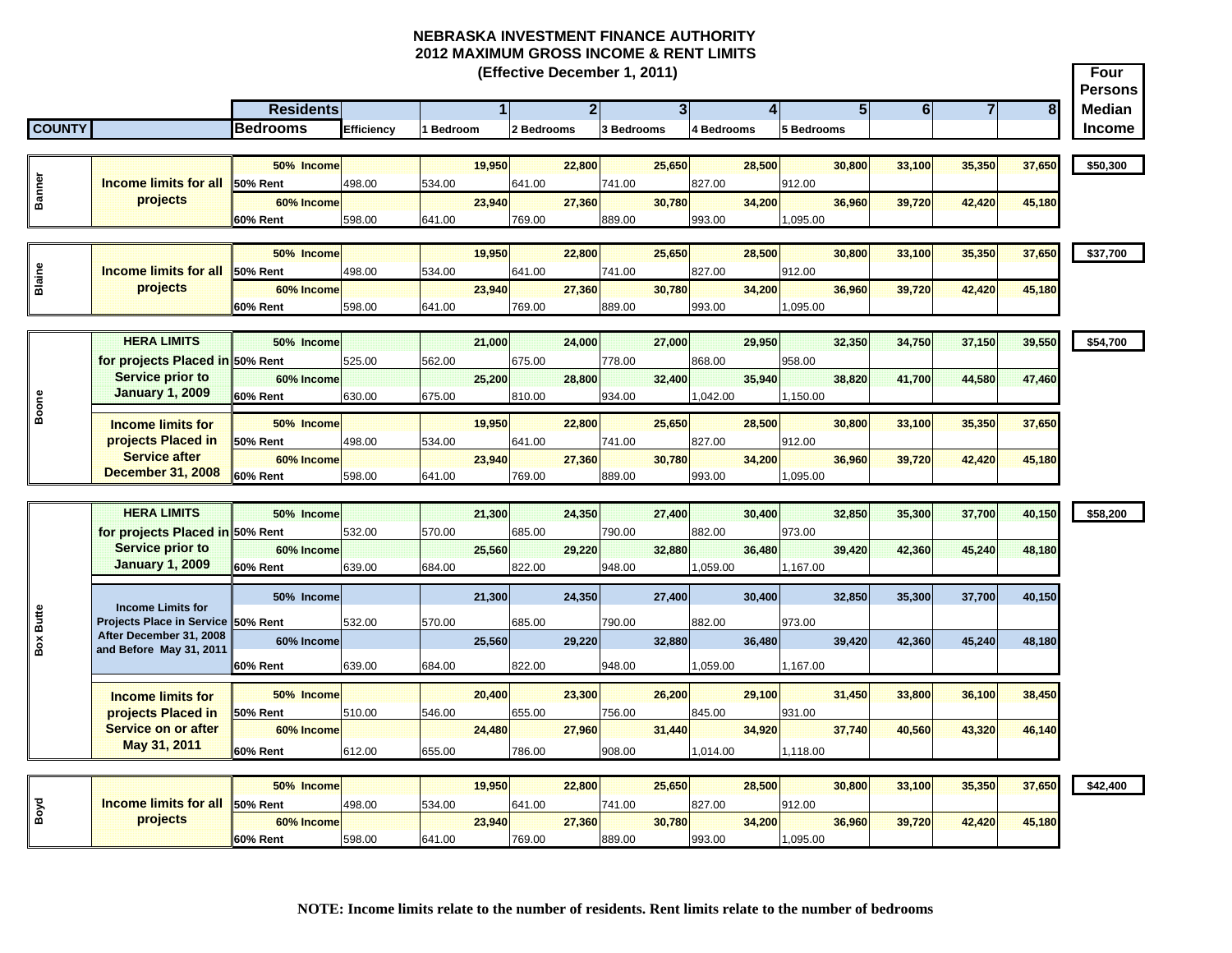**Four Persons Residents 1 2 3 4 5 6 78 Median COUNTY Bedrooms Efficiency 1 Bedroom 2 Bedrooms 3 Bedrooms 4 Bedrooms 5 Bedrooms Income (Effective December 1, 2011) 50% Income 19,950 22,800 25,650 28,500 30,800 33,100 35,350 37,650 \$48,100 50% Rent** 498.00 534.00 641.00 741.00 827.00 912.00**60% Income 23,940 27,360 30,780 34,200 36,960 39,720 42,420 45,180 60% Rent** 598.00 641.00 769.00 889.00 993.00 1,095.00 **50% Income 22,350 25,550 28,750 31,900 34,500 37,050 39,600 42,150 \$63,800 50% Rent** 558.00 598.00 718.00 830.00 926.00 1,021.00 **60% Income 26,820 30,660 34,500 38,280 41,400 44,460 47,520 50,580 60% Rent** 670.00 718.00 862.00 996.00 1,111.00 1,226.00 **HERA LIMITS 50% Income 21,500 24,550 27,600 30,650 33,150 35,600 38,050 40,500 \$59,200 for projects Placed in 50% Rent**  537.00 575.00 690.00 797.00 890.00 981.00981.00 **60% Income 25,800 29,460 33,120 36,780 39,780 42,720 45,660 48,600 60% Rent** 645.00 690.00 828.00 957.00 1,068.00 1,178.00 **50% Income 20,750 23,700 26,650 29,600 32,000 34,350 36,750 39,100 50% Rent** 518.00 555.00 666.00 770.00 858.00 948.00**60% Income 24,900 28,440 31,980 35,520 38,400 41,220 44,100 46,920 60% Rent** 622.00 666.00 799.00 924.00 1,030.00 1,137.00 **50% Income 20,400 23,300 26,200 29,100 31,450 33,800 36,100 38,450 \$58,200 50% Rent** 510.00 546.00 655.00 756.00 845.00 931.00931.00 **60% Income 24,480 27,960 31,440 34,920 37,740 40,560 43,320 46,140 60% Rent** 612.00 655.00 786.00 908.00 1,014.00 1,118.00 **HERA LIMITS 50% Income 21,250 24,250 27,300 30,300 32,750 35,150 37,600 40,000 \$57,300 for projects Placed in 50% Rent**  531.00 568.00 682.00 788.00 878.00 970.00970.00 **60% Income 25,500 29,100 32,760 36,360 39,300 42,180 45,120 48,000 60% Rent** 637.00 682.00 819.00 945.00 1,054.00 1,164.00 **50% Income 20,100 22,950 25,800 28,650 30,950 33,250 35,550 37,850 50% Rent** 502.00 538.00 645.00 745.00 831.00 917.00917.00 **60% Income 24,120 27,540 30,960 34,380 37,140 39,900 42,660 45,420 60% Rent** 603.00 645.00 774.00 894.00 997.00 1,101.00 **50% Income 19,950 22,800 25,650 28,500 30,800 33,100 35,350 37,650 \$52,200 50% Rent** 498.00 534.00 641.00 741.00 827.00 912.00912.00 **60% Income 23,940 27,360 30,780 34,200 36,960 39,720 42,420 45,180 60% Rent** 598.00 641.00 769.00 889.00 993.00 1,095.00 **Chase Extending Channel Income limits for all projects Burt Income limits for projects Placed in Service after December 31, 2008 Service prior to January 1, 2009 Income limits for projects Placed in Service after December 31, 2008 Cedar** *I* **C**<br>Cedar **I I I I I I I I Come limits for projects Placed in Service after December 31, 2008 Service prior to January 1, 2009 Example 19 Income limits for all projects**<br> **Buffalo**<br> **Buffalo Brown Income limits for all projects**<br> **Buffalo Brown Income limits for service prior to January 1, 2009<br>
<b>Buffalo Brown Income limits for projects Placed in**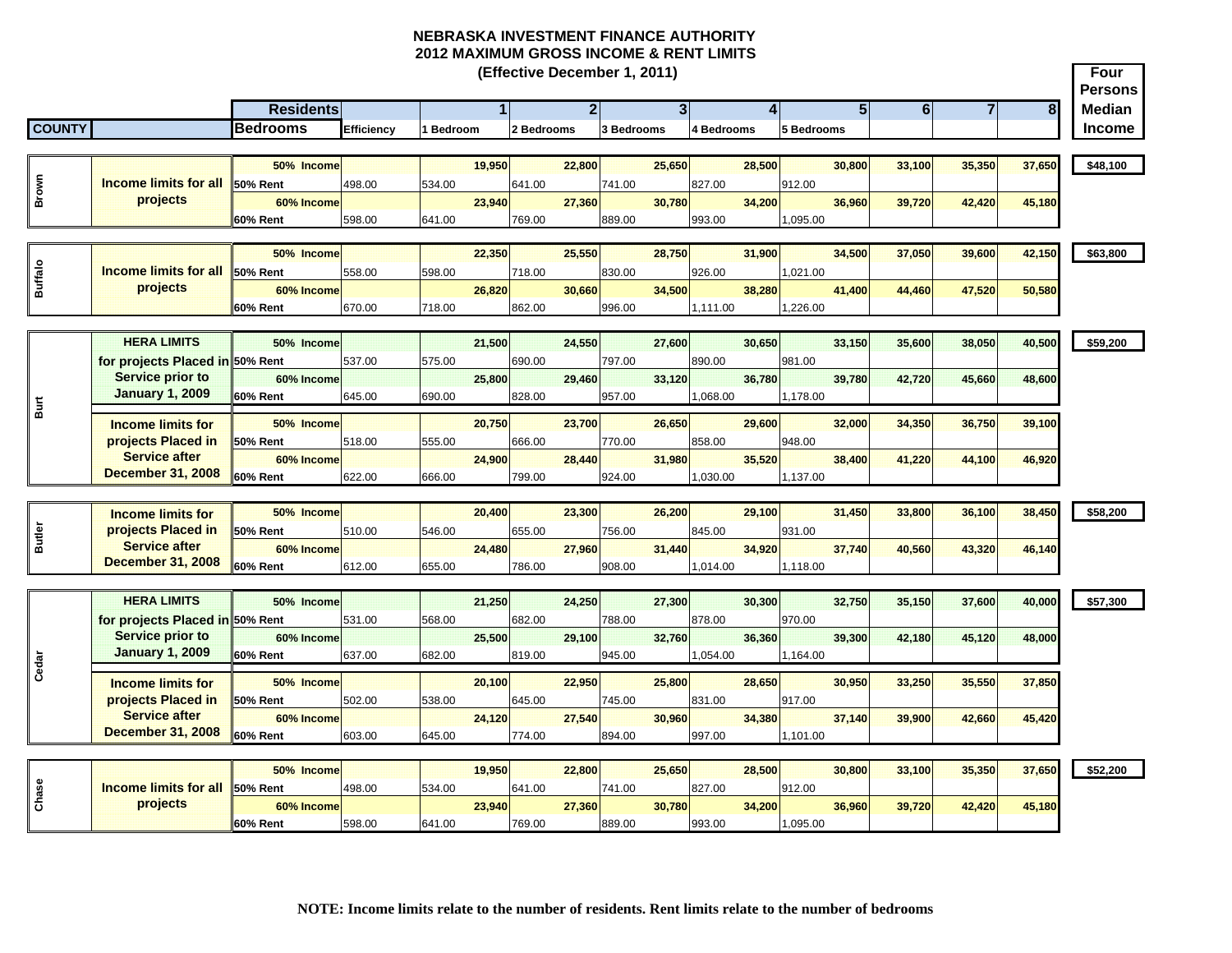|               |                                                            |                               |                   |                  | (Effective December 1, 2011) |                    |                    |                    |                                    |                | Four           |
|---------------|------------------------------------------------------------|-------------------------------|-------------------|------------------|------------------------------|--------------------|--------------------|--------------------|------------------------------------|----------------|----------------|
|               |                                                            |                               |                   |                  |                              |                    |                    |                    |                                    |                | <b>Persons</b> |
|               |                                                            | <b>Residents</b>              |                   |                  | $\overline{2}$               | $\overline{3}$     |                    | 51                 | $6 \overline{6}$<br>$\overline{7}$ | 8 <sup>1</sup> | <b>Median</b>  |
| <b>COUNTY</b> |                                                            | <b>Bedrooms</b>               | <b>Efficiency</b> | <b>Bedroom</b>   | 2 Bedrooms                   | 3 Bedrooms         | 4 Bedrooms         | 5 Bedrooms         |                                    |                | <b>Income</b>  |
|               | <b>HERA LIMITS</b>                                         | 50% Income                    |                   | 20,100           | 23,000                       | 25,850             | 28,700             | 31,000             | 33,300<br>35,600                   | 37,900         |                |
|               |                                                            |                               |                   |                  |                              |                    |                    |                    |                                    |                | \$50,300       |
|               | for projects Placed in 50% Rent<br><b>Service prior to</b> | 60% Income                    | 502.00            | 538.00<br>24.120 | 646.00<br>27,600             | 746.00<br>31.020   | 832.00<br>34.440   | 918.00<br>37.200   | 39.960<br>42.720                   | 45,480         |                |
|               | <b>January 1, 2009</b>                                     | 60% Rent                      | 603.00            | 646.00           | 775.00                       | 895.00             | 999.00             | 1,102.00           |                                    |                |                |
| Cherry        |                                                            |                               |                   |                  |                              |                    |                    |                    |                                    |                |                |
|               | <b>Income limits for</b>                                   | 50% Income                    |                   | 19,950           | 22,800                       | 25,650             | 28,500             | 30,800             | 35,350<br>33,100                   | 37,650         |                |
|               | projects Placed in                                         | 50% Rent                      | 498.00            | 534.00           | 641.00                       | 741.00             | 827.00             | 912.00             |                                    |                |                |
|               | <b>Service after</b>                                       | 60% Income                    |                   | 23.940           | 27,360                       | 30.780             | 34.200             | 36.960             | 39,720<br>42,420                   | 45,180         |                |
|               | <b>December 31, 2008</b>                                   | 60% Rent                      | 598.00            | 641.00           | 769.00                       | 889.00             | 993.00             | 1,095.00           |                                    |                |                |
|               | <b>HERA LIMITS</b>                                         |                               |                   |                  |                              |                    |                    |                    |                                    |                |                |
|               |                                                            | 50% Income                    |                   | 24,250           | 27,700                       | 31,150             | 34,600             | 37,400             | 40,150<br>42,950                   | 45,700         | \$66,600       |
|               | for projects Placed in 50% Rent<br>Service prior to        |                               | 606.00            | 649.00           | 778.00                       | 900.00             | 1,003.00           | 1,108.00           |                                    |                |                |
|               | <b>January 1, 2009</b>                                     | 60% Income<br><b>60% Rent</b> | 727.00            | 29.100<br>779.00 | 33,240<br>934.00             | 37.380<br>1,080.00 | 41,520<br>1,204.00 | 44,880<br>1,329.00 | 48,180<br>51,540                   | 54,840         |                |
|               |                                                            |                               |                   |                  |                              |                    |                    |                    |                                    |                |                |
| Cheyenne      | <b>Income limits for</b>                                   | 50% Income                    |                   | 20,900           | 23,900                       | 26,900             | 29.850             | 32,250             | 37,050<br>34,650                   | 39,450         |                |
|               | projects Placed in                                         | 50% Rent                      | 522.00            | 560.00           | 672.00                       | 776.00             | 866.00             | 956.00             |                                    |                |                |
|               | <b>Service after</b>                                       | 60% Income                    |                   | 25,080           | 28,680                       | 32,280             | 35,820             | 38,700             | 44,460<br>41,580                   | 47,340         |                |
|               | <b>December 31, 2008</b>                                   | <b>60% Rent</b>               | 627.00            | 672.00           | 807.00                       | 931.00             | 1,039.00           | 1,147.00           |                                    |                |                |
|               |                                                            |                               |                   |                  |                              |                    |                    |                    |                                    |                |                |
|               | <b>HERA LIMITS</b>                                         | 50% Income                    |                   | 20,200           | 23,050                       | 25,950             | 28,800             | 31,150             | 35,750<br>33,450                   | 38,050         | \$54,700       |
|               | for projects Placed in 50% Rent                            |                               | 505.00            | 540.00           | 648.00                       | 749.00             | 836.00             | 922.00             |                                    |                |                |
|               | Service prior to                                           | 60% Income                    |                   | 24.240           | 27.660                       | 31.140             | 34.560             | 37,380             | 42,900<br>40.140                   | 45,660         |                |
| Clay          | <b>January 1, 2009</b>                                     | 60% Rent                      | 606.00            | 648.00           | 778.00                       | 899.00             | 1,003.00           | 1,107.00           |                                    |                |                |
|               | <b>Income limits for</b>                                   | 50% Income                    |                   | 19,950           | 22,800                       | 25,650             | 28,500             | 30,800             | 35,350<br>33,100                   | 37,650         |                |
|               | projects Placed in                                         | 50% Rent                      | 498.00            | 534.00           | 641.00                       | 741.00             | 827.00             | 912.00             |                                    |                |                |
|               | <b>Service after</b>                                       | 60% Income                    |                   | 23.940           | 27,360                       | 30.780             | 34.200             | 36,960             | 39,720<br>42,420                   | 45,180         |                |
|               | <b>December 31, 2008</b>                                   | 60% Rent                      | 598.00            | 641.00           | 769.00                       | 889.00             | 993.00             | 1,095.00           |                                    |                |                |
|               |                                                            |                               |                   |                  |                              |                    |                    |                    |                                    |                |                |
|               |                                                            | 50% Income                    |                   | 19,950           | 22,800                       | 25,650             | 28,500             | 30,800             | 33,100<br>35,350                   | 37,650         | \$53,800       |
| Colfax        | <b>Income limits for all</b>                               | 50% Rent                      | 498.00            | 534.00           | 641.00                       | 741.00             | 827.00             | 912.00             |                                    |                |                |
|               | projects                                                   | 60% Income                    |                   | 23,940           | 27,360                       | 30,780             | 34,200             | 36,960             | 39,720<br>42,420                   | 45,180         |                |
|               |                                                            | 60% Rent                      | 598.00            | 641.00           | 769.00                       | 889.00             | 993.00             | 1,095.00           |                                    |                |                |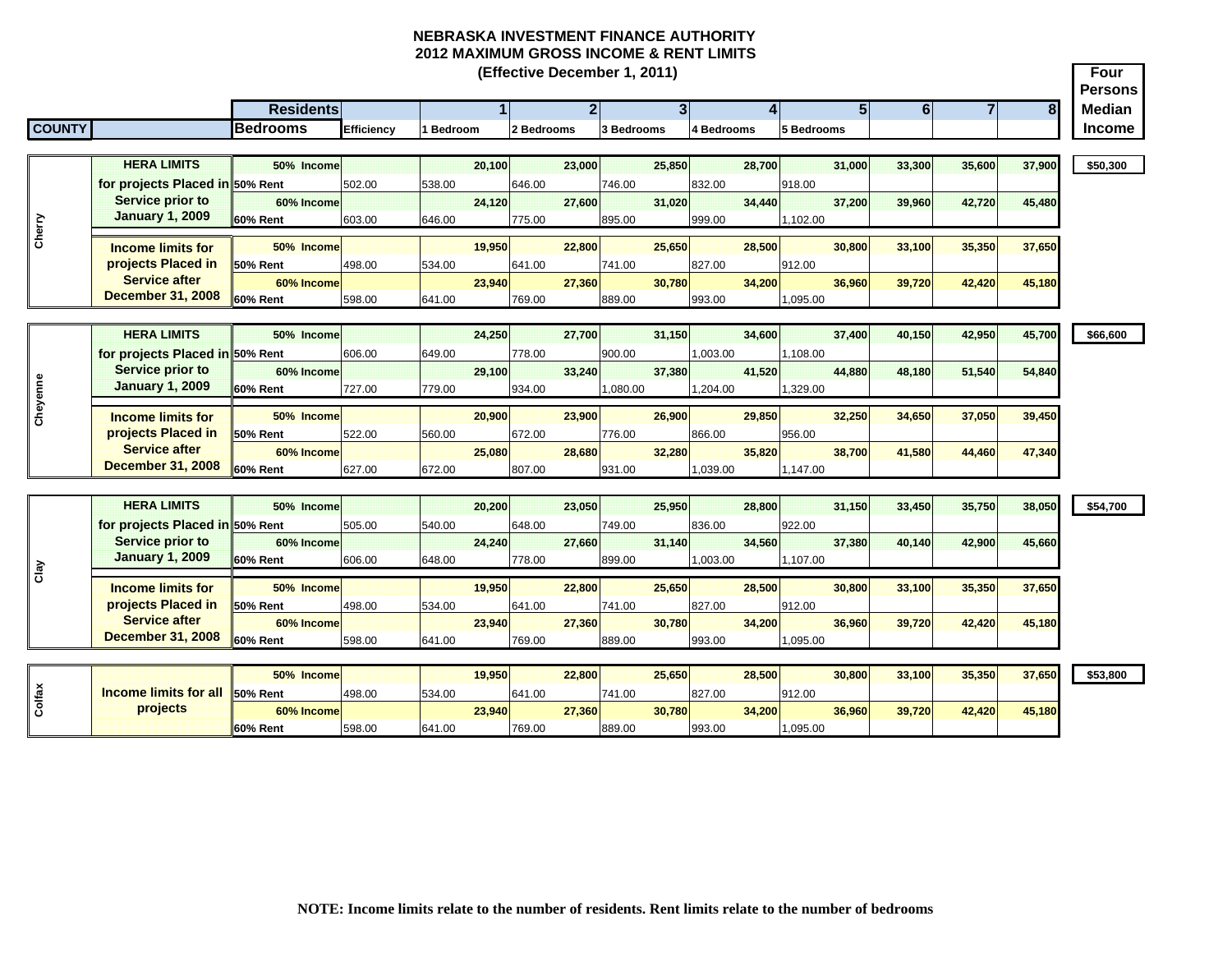|               |                                 |                  |                   | NEDRASNA INVESTMENT FINANCE AUTHURITT<br>2012 MAXIMUM GROSS INCOME & RENT LIMITS |        |                              |                |            |                |            |        |            |                |                |                |        |                        |
|---------------|---------------------------------|------------------|-------------------|----------------------------------------------------------------------------------|--------|------------------------------|----------------|------------|----------------|------------|--------|------------|----------------|----------------|----------------|--------|------------------------|
|               |                                 |                  |                   |                                                                                  |        | (Effective December 1, 2011) |                |            |                |            |        |            |                |                |                |        | Four<br><b>Persons</b> |
|               |                                 | <b>Residents</b> |                   |                                                                                  |        |                              | 2 <sub>l</sub> |            | 3 <sup>l</sup> |            | 41     |            | $\overline{5}$ | 6 <sup>1</sup> | $\overline{7}$ | 8      | <b>Median</b>          |
| <b>COUNTY</b> |                                 | <b>Bedrooms</b>  | <b>Efficiency</b> | Bedroom                                                                          |        | 2 Bedrooms                   |                | 3 Bedrooms |                | 4 Bedrooms |        | 5 Bedrooms |                |                |                |        | <b>Income</b>          |
|               |                                 |                  |                   |                                                                                  |        |                              |                |            |                |            |        |            |                |                |                |        |                        |
|               | <b>HERA LIMITS</b>              | 50% Income       |                   |                                                                                  | 22.300 |                              | 25.500         |            | 28.700         |            | 31.850 |            | 34.400         | 36,950         | 39.500         | 42.050 | \$58,800               |
|               | for projects Placed in 50% Rent |                  | 557.00            | 597.00                                                                           |        | 717.00                       |                | 828.00     |                | 923.00     |        | 1,019.00   |                |                |                |        |                        |
|               | <b>Service prior to</b>         | 60% Income       |                   |                                                                                  | 26,760 |                              | 30,600         |            | 34,440         |            | 38,220 |            | 41,280         | 44,340         | 47,400         | 50,460 |                        |
|               | <b>January 1, 2009</b>          | 60% Rent         | 669.00            | 717.00                                                                           |        | 861.00                       |                | 993.00     |                | 1,108.00   |        | 1,223.00   |                |                |                |        |                        |
|               | <b>Income limits for</b>        | 50% Income       |                   |                                                                                  | 20,600 |                              | 23,550         |            | 26,500         |            | 29,400 |            | 31,800         | 34,150         | 36,500         | 38,850 |                        |
|               | projects Placed in              | 50% Rent         | 515.00            | 551.00                                                                           |        | 662.00                       |                | 765.00     |                | 853.00     |        | 941.00     |                |                |                |        |                        |
|               | <b>Service after</b>            | 60% Income       |                   |                                                                                  | 24,720 |                              | 28,260         |            | 31,800         |            | 35,280 |            | 38,160         | 40,980         | 43,800         | 46,620 |                        |
|               | <b>December 31, 2008</b>        | 60% Rent         | 618.00            | 662.00                                                                           |        | 795.00                       |                | 918.00     |                | 1,024.00   |        | 1,130.00   |                |                |                |        |                        |
|               | <b>HERA LIMITS</b>              | 50% Income       |                   |                                                                                  | 21,050 |                              | 24,050         |            | 27.050         |            | 30.050 |            | 32,500         | 34,900         | 37,300         | 39,700 | \$53,800               |
|               | for projects Placed in 50% Rent |                  | 526.00            | 563.00                                                                           |        | 676.00                       |                | 781.00     |                | 872.00     |        | 962.00     |                |                |                |        |                        |
|               | <b>Service prior to</b>         | 60% Income       |                   |                                                                                  | 25,260 |                              | 28,860         |            | 32,460         |            | 36,060 |            | 39,000         | 41,880         | 44,760         | 47,640 |                        |
|               | <b>January 1, 2009</b>          | 60% Rent         | 631.00            | 676.00                                                                           |        | 811.00                       |                | 938.00     |                | 1,047.00   |        | 1,155.00   |                |                |                |        |                        |
|               |                                 |                  |                   |                                                                                  |        |                              |                |            |                |            |        |            |                |                |                |        |                        |
|               | <b>Income limits for</b>        | 50% Income       |                   |                                                                                  | 19,950 |                              | 22,800         |            | 25,650         |            | 28,500 |            | 30,800         | 33,100         | 35,350         | 37,650 |                        |
|               | projects Placed in              | 50% Rent         | 498.00            | 534.00                                                                           |        | 641.00                       |                | 741.00     |                | 827.00     |        | 912.00     |                |                |                |        |                        |
|               | <b>Service after</b>            | 60% Income       |                   |                                                                                  | 23.940 |                              | 27,360         |            | 30.780         |            | 34,200 |            | 36,960         | 39,720         | 42,420         | 45,180 |                        |
|               | <b>December 31, 2008</b>        | 60% Rent         | 598.00            | 641.00                                                                           |        | 769.00                       |                | 889.00     |                | 993.00     |        | 1,095.00   |                |                |                |        |                        |
|               |                                 | 50% Income       |                   |                                                                                  | 19,950 |                              | 22,800         |            | 25,650         |            | 28,500 |            | 30,800         | 33,100         | 35,350         | 37,650 | \$48,700               |
|               | <b>Income limits for all</b>    | 50% Rent         | 498.00            | 534.00                                                                           |        | 641.00                       |                | 741.00     |                | 827.00     |        | 912.00     |                |                |                |        |                        |
|               | projects                        | 60% Income       |                   |                                                                                  | 23,940 |                              | 27,360         |            | 30,780         |            | 34,200 |            | 36,960         | 39,720         | 42,420         | 45,180 |                        |
|               |                                 | 60% Rent         | 598.00            | 641.00                                                                           |        | 769.00                       |                | 889.00     |                | 993.00     |        | 1,095.00   |                |                |                |        |                        |
|               |                                 |                  |                   |                                                                                  |        |                              |                |            |                |            |        |            |                |                |                |        |                        |
|               |                                 | 50% Income       |                   |                                                                                  | 19.950 |                              | 22,800         |            | 25.650         |            | 28,500 |            | 30,800         | 33,100         | 35.350         | 37,650 | \$54,000               |
|               | <b>Income limits for all</b>    | <b>50% Rent</b>  | 498.00            | 534.00                                                                           |        | 641.00                       |                | 741.00     |                | 827.00     |        | 912.00     |                |                |                |        |                        |
|               | projects                        | 60% Income       |                   |                                                                                  | 23,940 |                              | 27,360         |            | 30,780         |            | 34,200 |            | 36,960         | 39,720         | 42,420         | 45,180 |                        |
|               |                                 | 60% Rent         | 598.00            | 641.00                                                                           |        | 769.00                       |                | 889.00     |                | 993.00     |        | 1,095.00   |                |                |                |        |                        |
|               |                                 |                  |                   |                                                                                  |        |                              |                |            |                |            |        |            |                |                |                |        |                        |
|               |                                 | 50% Income       |                   |                                                                                  | 19,950 |                              | 22,800         |            | 25,650         |            | 28,500 |            | 30,800         | 33,100         | 35,350         | 37,650 | \$53,100               |
|               | <b>Income limits for all</b>    | 50% Rent         | 498.00            | 534.00                                                                           |        | 641.00                       |                | 741.00     |                | 827.00     |        | 912.00     |                |                |                |        |                        |
|               | projects                        | 60% Income       |                   |                                                                                  | 23,940 |                              | 27,360         |            | 30,780         |            | 34,200 |            | 36,960         | 39,720         | 42,420         | 45,180 |                        |
|               |                                 | <b>60% Rent</b>  | 598.00            | 641.00                                                                           |        | 769.00                       |                | 889.00     |                | 993.00     |        | 1,095.00   |                |                |                |        |                        |
|               |                                 |                  |                   |                                                                                  |        |                              |                |            |                |            |        |            |                |                |                |        |                        |
|               |                                 | 50% Income       |                   |                                                                                  | 20,650 |                              | 23,600         |            | 26,550         |            | 29,450 |            | 31,850         | 34,200         | 36,550         | 38,900 | \$58,900               |
|               | <b>Income limits for all</b>    | <b>50% Rent</b>  | 516.00            | 553.00                                                                           |        | 663.00                       |                | 766.00     |                | 855.00     |        | 943.00     |                |                |                |        |                        |
|               | projects                        | 60% Income       |                   |                                                                                  | 24.780 |                              | 28.320         |            | 31.860         |            | 35.340 |            | 38.220         | 41.040         | 43.860         | 46.680 |                        |

|                                        | 50% Income |        | 20.650 | 23,600 | 26.550 | 29,450   | 31.850  | 34,200 | 36,550 | 38,900 | \$58,900 |
|----------------------------------------|------------|--------|--------|--------|--------|----------|---------|--------|--------|--------|----------|
| <b>Income limits for all 150% Rent</b> |            | 516.00 | 553.00 | 663.00 | 766.00 | 855.00   | 943.00  |        |        |        |          |
| projects                               | 60% Income |        | 24.780 | 28,320 | 31,860 | 35.340   | 38.220  | 41.040 | 43.860 | 46,680 |          |
|                                        | 60% Rent   | 619.00 | 663.00 | 796.00 | 919.00 | 1,026.00 | ,131.00 |        |        |        |          |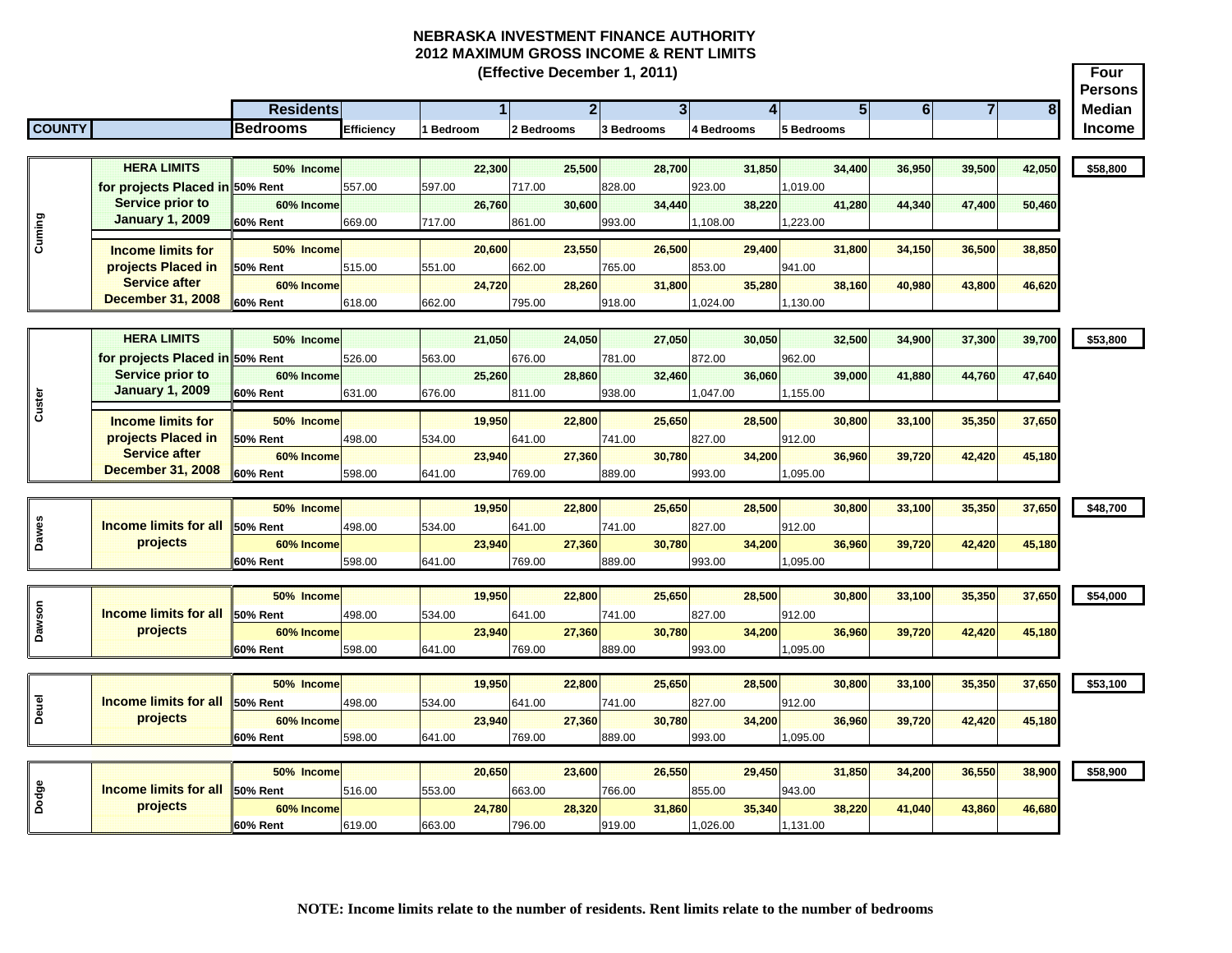**Four PersonsResidents 1 2 3 4 5 6 78 Median COUNTY Bedrooms Efficiency 1 Bedroom 2 Bedrooms 3 Bedrooms 4 Bedrooms 5 Bedrooms Income (Effective December 1, 2011) HERA LIMITS 50% Income 23,200 26,500 29,800 33,100 35,750 38,400 41,050 43,700 \$57,500 for projects Placed in 50% Rent**  580.00 621.00 745.00 860.00 960.00 1,059.00 **60% Income 27,840 31,800 35,760 39,720 42,900 46,080 49,260 52,440 60% Rent** 696.00 745.00 894.00 1,032.00 1,152.00 1,271.00 **50% Income 20,150 23,000 25,900 28,750 31,050 33,350 35,650 37,950 50% Rent** 503.00 539.00 647.00 747.00 833.00 920.00920.00 **60% Income 24,180 27,600 31,080 34,500 37,260 40,020 42,780 45,540 60% Rent** 604.00 647.00 777.00 897.00 1,000.00 1,104.00 **50% Income 19,950 22,800 25,650 28,500 30,800 33,100 35,350 37,650 \$54,000 50% Rent** 498.00 534.00 641.00 741.00 827.00 912.00912.00 **60% Income 23,940 27,360 30,780 34,200 36,960 39,720 42,420 45,180 60% Rent** 598.00 641.00 769.00 889.00 993.00 1,095.00 **50% Income 19,950 22,800 25,650 28,500 30,800 33,100 35,350 37,650 \$46,200 50% Rent** 498.00 534.00 641.00 741.00 827.00 912.00912.00 **60% Income 23,940 27,360 30,780 34,200 36,960 39,720 42,420 45,180 60% Rent** 598.00 641.00 769.00 889.00 993.00 1,095.00 **50% Income 19,950 22,800 25,650 28,500 30,800 33,100 35,350 37,650 \$52,300 50% Rent** 498.00 534.00 641.00 741.00 827.00 912.00**60% Income 23,940 27,360 30,780 34,200 36,960 39,720 42,420 45,180 60% Rent** 598.00 641.00 769.00 889.00 993.00 1,095.00 **50% Income 19,950 22,800 25,650 28,500 30,800 33,100 35,350 37,650 \$50,700 50% Rent** 498.00 534.00 641.00 741.00 827.00 912.00**60% Income 23,940 27,360 30,780 34,200 36,960 39,720 42,420 45,180 60% Rent** 598.00 641.00 769.00 889.00 993.00 1,095.00 **50% Income 20,200 23,100 26,000 28,850 31,200 33,500 35,800 38,100 \$57,700 50% Rent** 505.00 541.00 650.00 750.00 837.00 923.00923.00 **60% Income 24,240 27,720 31,200 34,620 37,440 40,200 42,960 45,720 60% Rent** 606.00 649.00 780.00 900.00 1,005.00 1,108.00 **Dundy Service prior to January 1, 2009 Income limits for projects Placed in Service after December 31, 2008** <u>Frome limits for all</u><br>E⊾l projects **Income limits for all projects Example 15 and 16 and 16 and 16 and 16 and 16 and 16 and 16 and 16 and 16 and 16 and 16 and 16 and 16 and 16 and 16 and 16 and 16 and 16 and 16 and 16 and 16 and 16 and 16 and 16 and 16 and 16 and 16 and 16 and 16 and 16 Fillmore Income limits for all**<br> **Fig.**<br> **Fig. Income limits for all projects**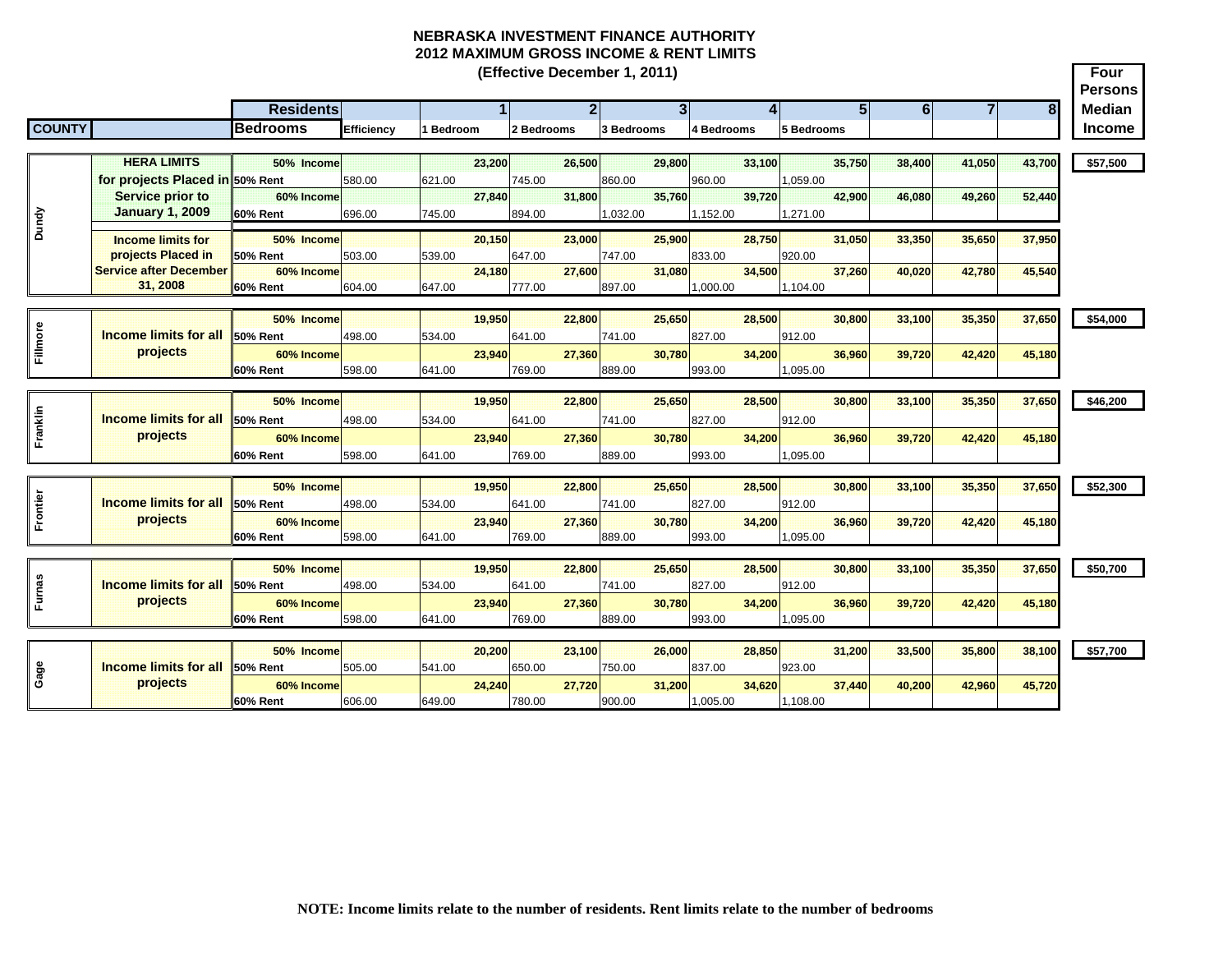**Four Persons Residents 1 2 3 4 5 6 78 Median COUNTY Bedrooms Efficiency 1 Bedroom 2 Bedrooms 3 Bedrooms 4 Bedrooms 5 Bedrooms Income (Effective December 1, 2011) HERA LIMITS 50% Income 20,050 22,900 25,750 28,600 30,900 33,200 35,500 37,800 \$45,300 for projects Placed in 50% Rent**  501.00 536.00 643.00 743.00 830.00 916.00**60% Income 24,060 27,480 30,900 34,320 37,080 39,840 42,600 45,360 60% Rent** 601.00 644.00 772.00 892.00 996.00 1,099.00 **50% Income 19,950 22,800 25,650 28,500 30,800 33,100 35,350 37,650 50% Rent** 498.00 534.00 641.00 741.00 827.00 912.00**60% Income 23,940 27,360 30,780 34,200 36,960 39,720 42,420 45,180 60% Rent** 598.00 641.00 769.00 889.00 993.00 1,095.00 **HERA LIMITS 50% Income 21,700 24,800 27,900 31,000 33,500 36,000 38,450 40,950 \$51,100 for projects Placed in 50% Rent**  542.00 581.00 697.00 806.00 900.00 992.00**60% Income 26,040 29,760 33,480 37,200 40,200 43,200 46,140 49,140 60% Rent** 651.00 697.00 837.00 967.00 1,080.00 1,191.00 **50% Income 19,950 22,800 25,650 28,500 30,800 33,100 35,350 37,650 50% Rent** 498.00 534.00 641.00 741.00 827.00 912.00912.00 **60% Income 23,940 27,360 30,780 34,200 36,960 39,720 42,420 45,180 60% Rent** 598.00 641.00 769.00 889.00 993.00 1,095.00 **50% Income 19,950 22,800 25,650 28,500 30,800 33,100 35,350 37,650 \$52,400 50% Rent** 498.00 534.00 641.00 741.00 827.00 912.00**60% Income 23,940 27,360 30,780 34,200 36,960 39,720 42,420 45,180 60% Rent** 598.00 641.00 769.00 889.00 993.00 1,095.00 **50% Income 19,950 22,800 25,650 28,500 30,800 33,100 35,350 37,650 \$46,400 50% Rent** 498.00 534.00 641.00 741.00 827.00 912.00**60% Income 23,940 27,360 30,780 34,200 36,960 39,720 42,420 45,180 60% Rent** 598.00 641.00 769.00 889.00 993.00 1,095.00 **HERA LIMITS 50% Income 22,400 25,600 28,800 31,950 34,550 37,100 39,650 42,200 \$52,700 for projects Placed in 50% Rent**  560.00 600.00 720.00 831.00 927.00 1,023.00 **60% Income 26,880 30,720 34,560 38,340 41,460 44,520 47,580 50,640 60% Rent** 672.00 720.00 864.00 997.00 1,113.00 1,227.00 **50% Income 19,950 22,800 25,650 28,500 30,800 33,100 35,350 37,650 50% Rent** 498.00 534.00 641.00 741.00 827.00 912.00**60% Income 23,940 27,360 30,780 34,200 36,960 39,720 42,420 45,180 60% Rent** 598.00 641.00 769.00 889.00 993.00 1,095.00 **Greeley Service prior to January 1, 2009 Gosper Income limits for all projects Service prior to January 1, 2009 Garden Service prior to January 1, 2009 Endome limits for all**<br> **B Income limits for all** <u>Gardia</u> **I**<br> **Income limits for**<br> **Income limits for projects Placed in Service after December 31, 2008 Income limits for projects Placed in Service after December 31, 2008 Income limits for projects Placed in Service after December 31, 2008**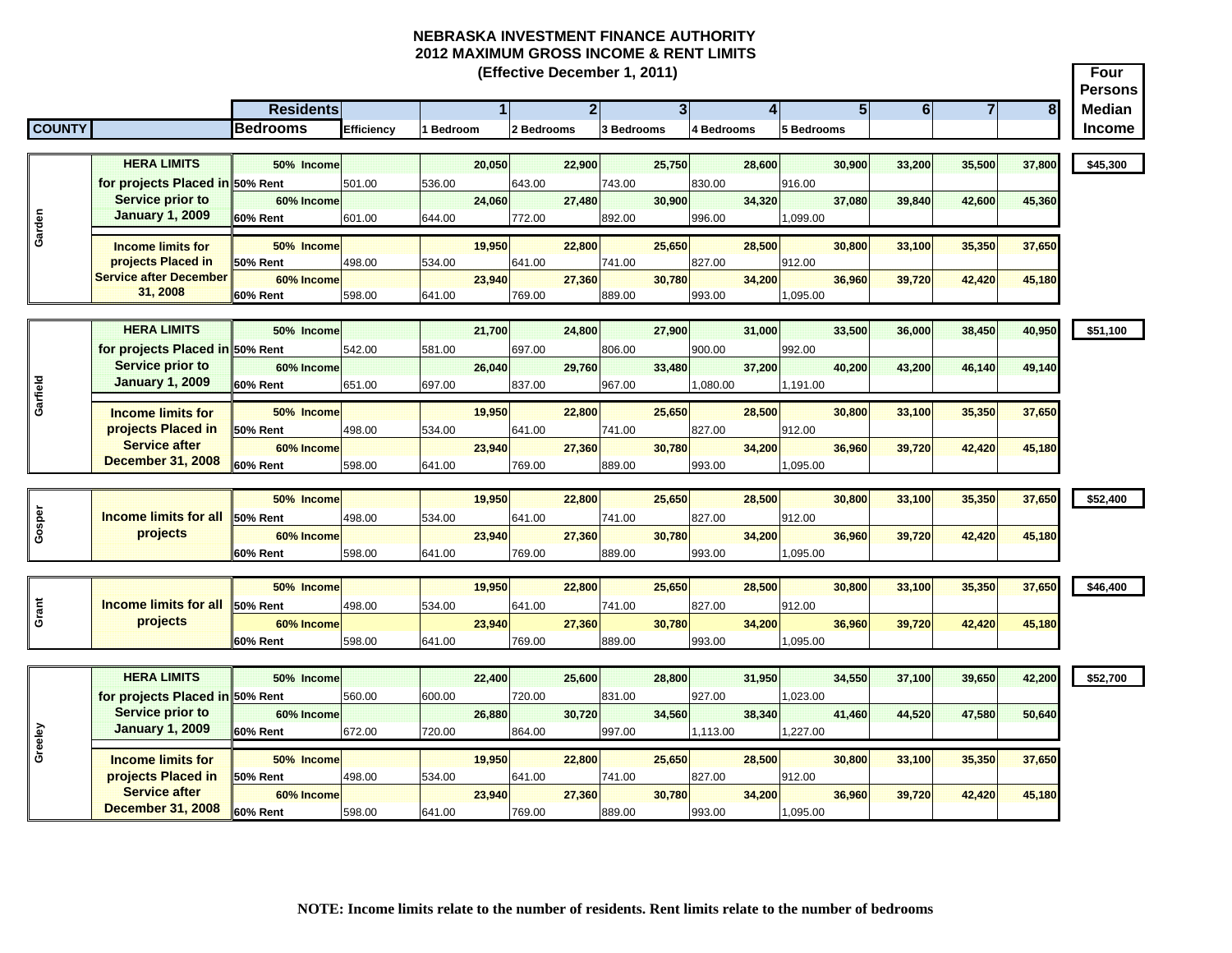**Four PersonsResidents 1 2 3 4 5 6 78 Median COUNTY Bedrooms Efficiency 1 Bedroom 2 Bedrooms 3 Bedrooms 4 Bedrooms 5 Bedrooms Income (Effective December 1, 2011) 50% Income 20,000 22,850 25,700 28,550 30,850 33,150 35,450 37,700 \$57,100 50% Rent** 500.00 535.00 642.00 742.00 828.00 914.00**60% Income 24,000 27,420 30,840 34,260 37,020 39,780 42,540 45,240 60% Rent** 600.00 642.00 771.00 891.00 994.00 1,097.00 **50% Income 21,550 24,600 27,700 30,750 33,250 35,700 38,150 40,600 \$61,500 50% Rent** 538.00 576.00 692.00 800.00 892.00 984.00**60% Income 25,860 29,520 33,240 36,900 39,900 42,840 45,780 48,720 60% Rent** 646.00 692.00 831.00 960.00 1,071.00 1,181.00 **HERA LIMITS 50% Income 21,100 24,100 27,100 30,100 32,550 34,950 37,350 39,750 \$52,900 for projects Placed in 50% Rent**  527.00 565.00 677.00 783.00 873.00 963.00**60% Income 25,320 28,920 32,520 36,120 39,060 41,940 44,820 47,700 60% Rent** 633.00 678.00 813.00 939.00 1,048.00 1,156.00 **50% Income 19,950 22,800 25,650 28,500 30,800 33,100 35,350 37,650 50% Rent** 498.00 534.00 641.00 741.00 827.00 912.00**60% Income 23,940 27,360 30,780 34,200 36,960 39,720 42,420 45,180 60% Rent** 598.00 641.00 769.00 889.00 993.00 1,095.00 **HERA LIMITS 50% Income 23,600 27,000 30,350 33,700 36,400 39,100 41,800 44,500 \$50,100 for projects Placed in 50% Rent**  590.00 632.00 758.00 876.00 977.00 1,078.00 **60% Income 28,320 32,400 36,420 40,440 43,680 46,920 50,160 53,400 60% Rent** 708.00 759.00 910.00 1,051.00 1,173.00 1,294.00 **50% Income 19,950 22,800 25,650 28,500 30,800 33,100 35,350 37,650 50% Rent** 498.00 534.00 641.00 741.00 827.00 912.00**60% Income 23,940 27,360 30,780 34,200 36,960 39,720 42,420 45,180 60% Rent** 598.00 641.00 769.00 889.00 993.00 1,095.00 **50% Income 19,950 22,800 25,650 28,500 30,800 33,100 35,350 37,650 \$43,500 50% Rent** 498.00 534.00 641.00 741.00 827.00 912.00**60% Income 23,940 27,360 30,780 34,200 36,960 39,720 42,420 45,180 60% Rent** 598.00 641.00 769.00 889.00 993.00 1,095.00 **HERA LIMITS 50% Income 20,450 23,400 26,300 29,200 31,550 33,900 36,250 38,550 \$52,800 for projects Placed in 50% Rent**  511.00 548.00 657.00 759.00 847.00 935.00**60% Income 24,540 28,080 31,560 35,040 37,860 40,680 43,500 46,260 60% Rent** 613.00 657.00 789.00 911.00 1,017.00 1,122.00 **50% Income 19,950 22,800 25,650 28,500 30,800 33,100 35,350 37,650 50% Rent** 498.00 534.00 641.00 741.00 827.00 912.00**60% Income 23,940 27,360 30,780 34,200 36,960 39,720 42,420 45,180 60% Rent** 598.00 641.00 769.00 889.00 993.00 1,095.00  $\frac{1}{2}$ <br> **Hispanical projects**<br> **Hispanic projects Income limits for projects Placed in Service after December 31, 2008**  $\frac{4}{5}$ **Service prior to January 1, 2009 Harlandary 1, 2009**<br> **Harlandar Come limits for projects Placed in Service after December 31, 2008 Handler Conserversion Server Conserversion**<br> **H**<br> **H**ere imits for **projects Placed in Service after December 31, 2008 Service prior to January 1, 2009 Service prior to January 1, 2009 Hallarl Income limits for all** projects **Hamilton Income limits for all**<br> **Hamilton**<br> **Hamilton Projects**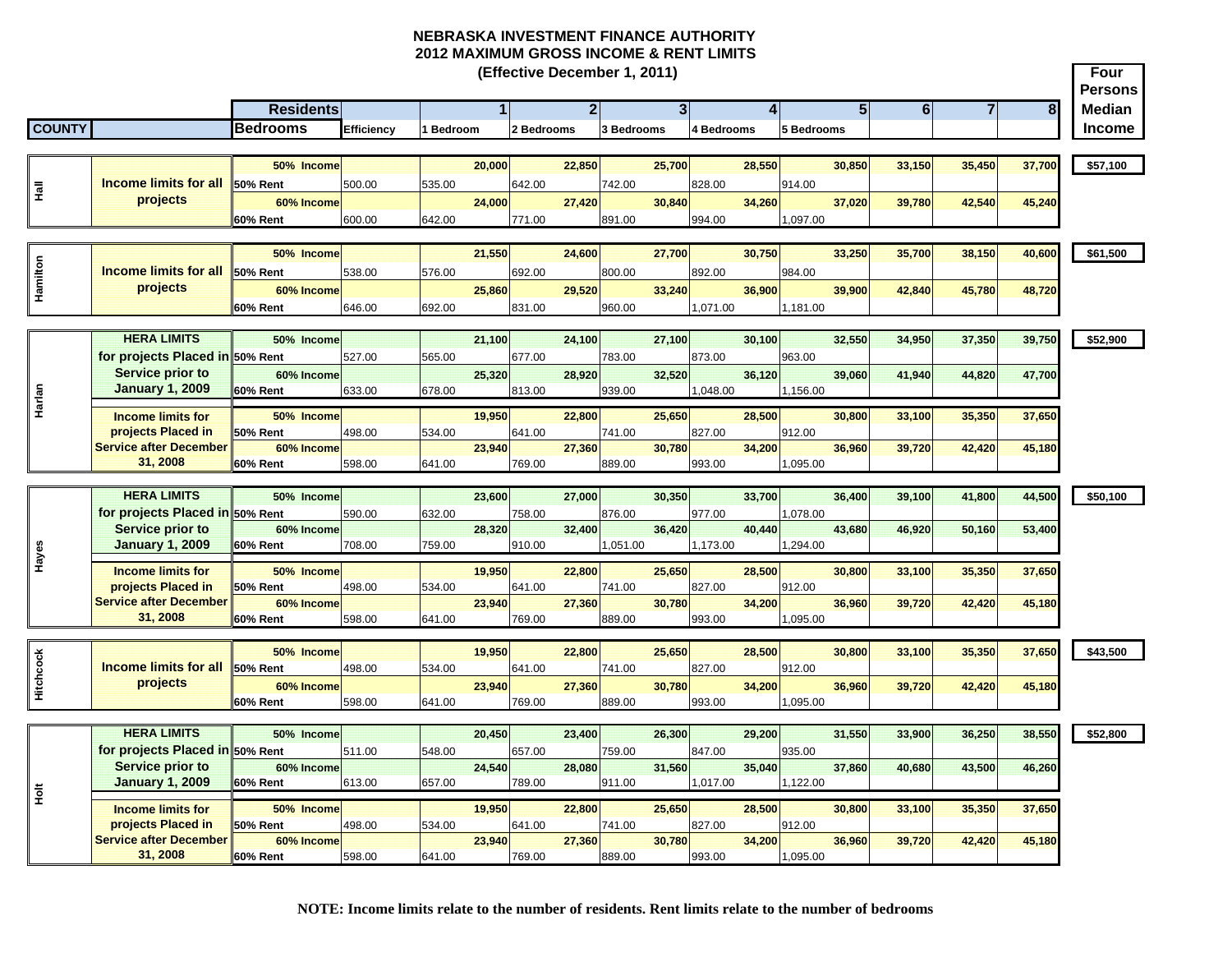|               |                                 |                  |            |           |              | (Effective December 1, 2011) |              |            |                |            |              |                |                |                |                | Four                            |
|---------------|---------------------------------|------------------|------------|-----------|--------------|------------------------------|--------------|------------|----------------|------------|--------------|----------------|----------------|----------------|----------------|---------------------------------|
|               |                                 | <b>Residents</b> |            |           | $\mathbf{1}$ |                              | $\mathbf{2}$ |            | 3 <sup>1</sup> |            | $\mathbf{4}$ | 5 <sub>1</sub> | 6 <sup>1</sup> | $\overline{7}$ | 8 <sup>1</sup> | <b>Persons</b><br><b>Median</b> |
| <b>COUNTY</b> |                                 | <b>Bedrooms</b>  | Efficiency | 1 Bedroom |              | 2 Bedrooms                   |              | 3 Bedrooms |                | 4 Bedrooms |              | 5 Bedrooms     |                |                |                | <b>Income</b>                   |
|               |                                 |                  |            |           |              |                              |              |            |                |            |              |                |                |                |                |                                 |
|               | <b>HERA LIMITS</b>              | 50% Income       |            |           | 22,650       |                              | 25,900       |            | 29,150         |            | 32,350       | 34,950         | 37,550         | 40,150         | 42,750         | \$55,200                        |
|               | for projects Placed in 50% Rent |                  | 566.00     | 606.00    |              | 728.00                       |              | 841.00     |                | 938.00     |              | 036.00         |                |                |                |                                 |
|               | <b>Service prior to</b>         | 60% Income       |            |           | 27,180       |                              | 31,080       |            | 34,980         |            | 38,820       | 41,940         | 45,060         | 48,180         | 51,300         |                                 |
| Hooker        | <b>January 1, 2009</b>          | 60% Rent         | 679.00     | 728.00    |              | 874.00                       |              | 1,009.00   |                | 1,126.00   |              | 1.243.00       |                |                |                |                                 |
|               | <b>Income limits for</b>        | 50% Income       |            |           | 19,950       |                              | 22,800       |            | 25,650         |            | 28,500       | 30,800         | 33,100         | 35,350         | 37,650         |                                 |
|               | projects Placed in              | 50% Rent         | 498.00     | 534.00    |              | 641.00                       |              | 741.00     |                | 827.00     |              | 912.00         |                |                |                |                                 |
|               | <b>Service after December</b>   | 60% Income       |            |           | 23,940       |                              | 27,360       |            | 30,780         |            | 34,200       | 36,960         | 39,720         | 42,420         | 45,180         |                                 |
|               | 31, 2008                        | 60% Rent         | 598.00     | 641.00    |              | 769.00                       |              | 889.00     |                | 993.00     |              | 1,095.00       |                |                |                |                                 |
|               |                                 |                  |            |           |              |                              |              |            |                |            |              |                |                |                |                |                                 |
|               | <b>HERA LIMITS</b>              | 50% Income       |            |           | 20,950       |                              | 23,950       |            | 26,950         |            | 29,900       | 32,300         | 34,700         | 37,100         | 39,500         | \$57,800                        |
|               | for projects Placed in 50% Rent |                  | 523.00     | 561.00    |              | 673.00                       |              | 777.00     |                | 867.00     |              | 957.00         |                |                |                |                                 |
|               | Service prior to                | 60% Income       |            |           | 25.140       |                              | 28.740       |            | 32.340         |            | 35,880       | 38,760         | 41,640         | 44,520         | 47,400         |                                 |
| Howard        | <b>January 1, 2009</b>          | <b>60% Rent</b>  | 628.00     | 673.00    |              | 808.00                       |              | 933.00     |                | 041.00     |              | 1,149.00       |                |                |                |                                 |
|               | <b>Income limits for</b>        | 50% Income       |            |           | 20,250       |                              | 23,150       |            | 26,050         |            | 28,900       | 31,250         | 33,550         | 35,850         | 38,150         |                                 |
|               | projects Placed in              | 50% Rent         | 506.00     | 542.00    |              | 651.00                       |              | 751.00     |                | 838.00     |              | 925.00         |                |                |                |                                 |
|               | <b>Service after</b>            | 60% Income       |            |           | 24,300       |                              | 27,780       |            | 31,260         |            | 34,680       | 37,500         | 40,260         | 43,020         | 45,780         |                                 |
|               | <b>December 31, 2008</b>        | 60% Rent         | 607.00     | 651.00    |              | 781.00                       |              | 902.00     |                | 1,006.00   |              | 1,110.00       |                |                |                |                                 |
|               |                                 |                  |            |           |              |                              |              |            |                |            |              |                |                |                |                |                                 |
|               | <b>HERA LIMITS</b>              | 50% Income       |            |           | 20,150       |                              | 23,000       |            | 25,900         |            | 28,750       | 31,050         | 33,350         | 35,650         | 37,950         | \$56,500                        |
|               | for projects Placed in 50% Rent |                  | 503.00     | 539.00    |              | 647.00                       |              | 747.00     |                | 833.00     |              | 920.00         |                |                |                |                                 |
|               | <b>Service prior to</b>         | 60% Income       |            |           | 24,180       |                              | 27,600       |            | 31,080         |            | 34,500       | 37,260         | 40.020         | 42.780         | 45,540         |                                 |
|               | <b>January 1, 2009</b>          | 60% Rent         | 604.00     | 647.00    |              | 777.00                       |              | 897.00     |                | .000.00    |              | 1,104.00       |                |                |                |                                 |
| Jefferson     | <b>Income limits for</b>        | 50% Income       |            |           | 19,950       |                              | 22,800       |            | 25,650         |            | 28,500       | 30,800         | 33,100         | 35,350         | 37,650         |                                 |
|               | projects Placed in              | 50% Rent         | 498.00     | 534.00    |              | 641.00                       |              | 741.00     |                | 827.00     |              | 912.00         |                |                |                |                                 |
|               | <b>Service after</b>            | 60% Income       |            |           | 23,940       |                              | 27,360       |            | 30,780         |            | 34,200       | 36,960         | 39,720         | 42,420         | 45,180         |                                 |
|               | <b>December 31, 2008</b>        | <b>60% Rent</b>  | 598.00     | 641.00    |              | 769.00                       |              | 889.00     |                | 993.00     |              | .095.00        |                |                |                |                                 |
|               |                                 |                  |            |           |              |                              |              |            |                |            |              |                |                |                |                |                                 |
|               |                                 | 50% Income       |            |           | 20,550       |                              | 23,450       |            | 26,400         |            | 29,300       | 31,650         | 34,000         | 36,350         | 38,700         | \$58,600                        |
| Johnson       | <b>Income limits for all</b>    | 50% Rent         | 513.00     | 550.00    |              | 660.00                       |              | 761.00     |                | 850.00     |              | 938.00         |                |                |                |                                 |
|               | projects                        | 60% Income       |            |           | 24,660       |                              | 28,140       |            | 31,680         |            | 35,160       | 37,980         | 40,800         | 43,620         | 46,440         |                                 |
|               |                                 |                  |            |           |              |                              |              |            |                |            |              |                |                |                |                |                                 |

616.00 660.00 792.00 914.00 1,020.00 1,125.00

**60% Rent**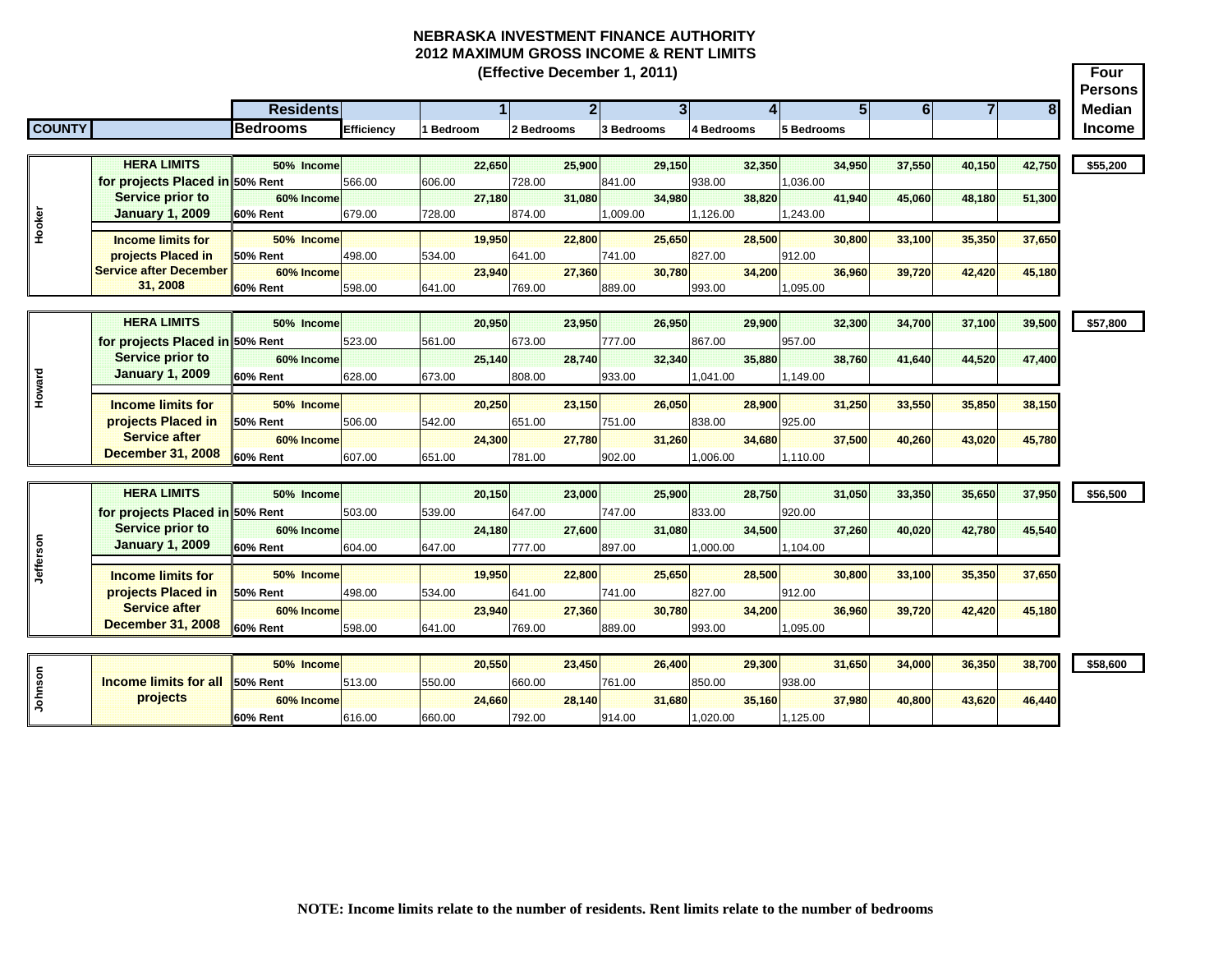|               |                                                     |                               |            |         |        | (Effective December 1, 2011) |                |                   |                |            |        |            |                |                |                |        | Four<br><b>Persons</b> |
|---------------|-----------------------------------------------------|-------------------------------|------------|---------|--------|------------------------------|----------------|-------------------|----------------|------------|--------|------------|----------------|----------------|----------------|--------|------------------------|
|               |                                                     | <b>Residents</b>              |            |         |        |                              | $\overline{2}$ |                   | 3 <sup>l</sup> |            | 4      |            | 5 <sup>1</sup> | $6\phantom{a}$ | $\overline{7}$ | 8      | <b>Median</b>          |
| <b>COUNTY</b> |                                                     | <b>Bedrooms</b>               | Efficiency | Bedroom |        | 2 Bedrooms                   |                | <b>3 Bedrooms</b> |                | 4 Bedrooms |        | 5 Bedrooms |                |                |                |        | <b>Income</b>          |
|               |                                                     |                               |            |         |        |                              |                |                   |                |            |        |            |                |                |                |        |                        |
|               | <b>HERA LIMITS</b>                                  | 50% Income                    |            |         | 22,650 |                              | 25,850         |                   | 29,100         |            | 32,300 |            | 34,900         | 37,500         | 40,100         | 42,650 | \$64,600               |
|               | for projects Placed in 50% Rent                     |                               | 566.00     | 606.00  |        | 727.00                       |                | 840.00            |                | 937.00     |        | 1,034.00   |                |                |                |        |                        |
|               | Service prior to                                    | 60% Income                    |            |         | 27,180 | 31,020                       |                |                   | 34,920         |            | 38.760 |            | 41,880         | 45,000         | 48.120         | 51,180 |                        |
|               | <b>January 1, 2009</b>                              | <b>60% Rent</b>               | 679.00     | 727.00  |        | 873.00                       |                | 1,008.00          |                | 1,125.00   |        | 1,241.00   |                |                |                |        |                        |
| Kearney       | <b>Income limits for</b>                            | 50% Income                    |            |         | 22,550 |                              | 25,800         |                   | 29.000         |            | 32,200 |            | 34,800         | 37,400         | 39,950         | 42,550 |                        |
|               | projects Placed in                                  | <b>50% Rent</b>               | 563.00     | 604.00  |        | 725.00                       |                | 837.00            |                | 935.00     |        | 1,031.00   |                |                |                |        |                        |
|               | <b>Service after</b>                                | 60% Income                    |            |         | 27,060 |                              | 30,960         |                   | 34,800         |            | 38,640 |            | 41,760         | 44,880         | 47,940         | 51,060 |                        |
|               | <b>December 31, 2008</b>                            | 60% Rent                      | 676.00     | 725.00  |        | 870.00                       |                | 1,005.00          |                | 1,122.00   |        | 1,237.00   |                |                |                |        |                        |
|               |                                                     |                               |            |         |        |                              |                |                   |                |            |        |            |                |                |                |        |                        |
|               | <b>HERA LIMITS</b>                                  | 50% Income                    |            |         | 20,800 |                              | 23,800         |                   | 26,750         |            | 29,700 |            | 32,100         | 34,500         | 36,850         | 39,250 | \$55,400               |
|               | for projects Placed in 50% Rent                     |                               | 520.00     | 557.00  |        | 668.00                       |                | 772.00            |                | 862.00     |        | 951.00     |                |                |                |        |                        |
|               | Service prior to<br><b>January 1, 2009</b>          | 60% Income                    |            |         | 24.960 |                              | 28.560         |                   | 32.100         |            | 35.640 |            | 38.520         | 41.400         | 44,220         | 47.100 |                        |
| Keith         |                                                     | <b>60% Rent</b>               | 624.00     | 669.00  |        | 802.00                       |                | 927.00            |                | 1,035.00   |        | 1,141.00   |                |                |                |        |                        |
|               | <b>Income limits for</b>                            | 50% Income                    |            |         | 19,950 |                              | 22,800         |                   | 25,650         |            | 28,500 |            | 30,800         | 33,100         | 35,350         | 37,650 |                        |
|               | projects Placed in                                  | 50% Rent                      | 498.00     | 534.00  |        | 641.00                       |                | 741.00            |                | 827.00     |        | 912.00     |                |                |                |        |                        |
|               | <b>Service after</b>                                | 60% Income                    |            |         | 23.940 |                              | 27.360         |                   | 30.780         |            | 34.200 |            | 36,960         | 39,720         | 42,420         | 45,180 |                        |
|               | <b>December 31, 2008</b>                            | 60% Rent                      | 598.00     | 641.00  |        | 769.00                       |                | 889.00            |                | 993.00     |        | 1,095.00   |                |                |                |        |                        |
|               | <b>HERA LIMITS</b>                                  |                               |            |         |        |                              |                |                   |                |            |        |            |                |                |                |        |                        |
|               |                                                     | 50% Income                    |            |         | 23,550 |                              | 26,900         |                   | 30.250         |            | 33.600 |            | 36.300         | 39.000         | 41,700         | 44,400 | \$45,300               |
|               | for projects Placed in 50% Rent<br>Service prior to | 60% Income                    | 588.00     | 630.00  | 28,260 | 756.00<br>32,280             |                | 873.00            | 36,300         | 975.00     | 40,320 | 076.00     | 43,560         | 46,800         | 50,040         | 53,280 |                        |
|               | <b>January 1, 2009</b>                              | <b>60% Rent</b>               | 706.00     | 756.00  |        | 907.00                       |                | 1,048.00          |                | 1,170.00   |        | 1,291.00   |                |                |                |        |                        |
| Keya Paha     |                                                     |                               |            |         |        |                              |                |                   |                |            |        |            |                |                |                |        |                        |
|               | <b>Income limits for</b>                            | 50% Income                    |            |         | 19.950 |                              | 22,800         |                   | 25,650         |            | 28,500 |            | 30,800         | 33,100         | 35,350         | 37,650 |                        |
|               | projects Placed in<br><b>Service after</b>          | 50% Rent                      | 498.00     | 534.00  |        | 641.00                       |                | 741.00            |                | 827.00     |        | 912.00     |                |                |                |        |                        |
|               | <b>December 31, 2008</b>                            | 60% Income<br>60% Rent        | 598.00     |         | 23,940 | 769.00                       | 27,360         | 889.00            | 30,780         | 993.00     | 34,200 | 1,095.00   | 36,960         | 39,720         | 42,420         | 45,180 |                        |
|               |                                                     |                               |            | 641.00  |        |                              |                |                   |                |            |        |            |                |                |                |        |                        |
|               | <b>HERA LIMITS</b>                                  | 50% Income                    |            |         | 21,250 |                              | 24.300         |                   | 27.350         |            | 30.350 |            | 32,800         | 35,250         | 37,650         | 40,100 | \$53,100               |
|               | for projects Placed in 50% Rent                     |                               | 531.00     | 569.00  |        | 683.00                       |                | 789.00            |                | 881.00     |        | 971.00     |                |                |                |        |                        |
|               | Service prior to                                    | 60% Income                    |            |         | 25,500 |                              | 29,160         |                   | 32,820         |            | 36,420 |            | 39,360         | 42,300         | 45,180         | 48,120 |                        |
|               | <b>January 1, 2009</b>                              | 60% Rent                      | 637.00     | 683.00  |        | 820.00                       |                | 947.00            |                | 1,057.00   |        | 1,166.00   |                |                |                |        |                        |
| Kimball       |                                                     |                               |            |         |        |                              |                |                   |                |            |        |            |                |                |                |        |                        |
|               | <b>Income limits for</b><br>projects Placed in      | 50% Income                    |            |         | 19,950 |                              | 22,800         |                   | 25,650         |            | 28,500 |            | 30,800         | 33,100         | 35,350         | 37,650 |                        |
|               | <b>Service after</b>                                | <b>50% Rent</b><br>60% Income | 498.00     | 534.00  | 23,940 | 641.00                       | 27,360         | 741.00            | 30,780         | 827.00     | 34,200 | 912.00     | 36,960         | 39,720         | 42,420         | 45,180 |                        |
|               | <b>December 31, 2008</b>                            | 60% Rent                      | 598.00     | 641.00  |        | 769.00                       |                | 889.00            |                | 993.00     |        | 1,095.00   |                |                |                |        |                        |
|               |                                                     |                               |            |         |        |                              |                |                   |                |            |        |            |                |                |                |        |                        |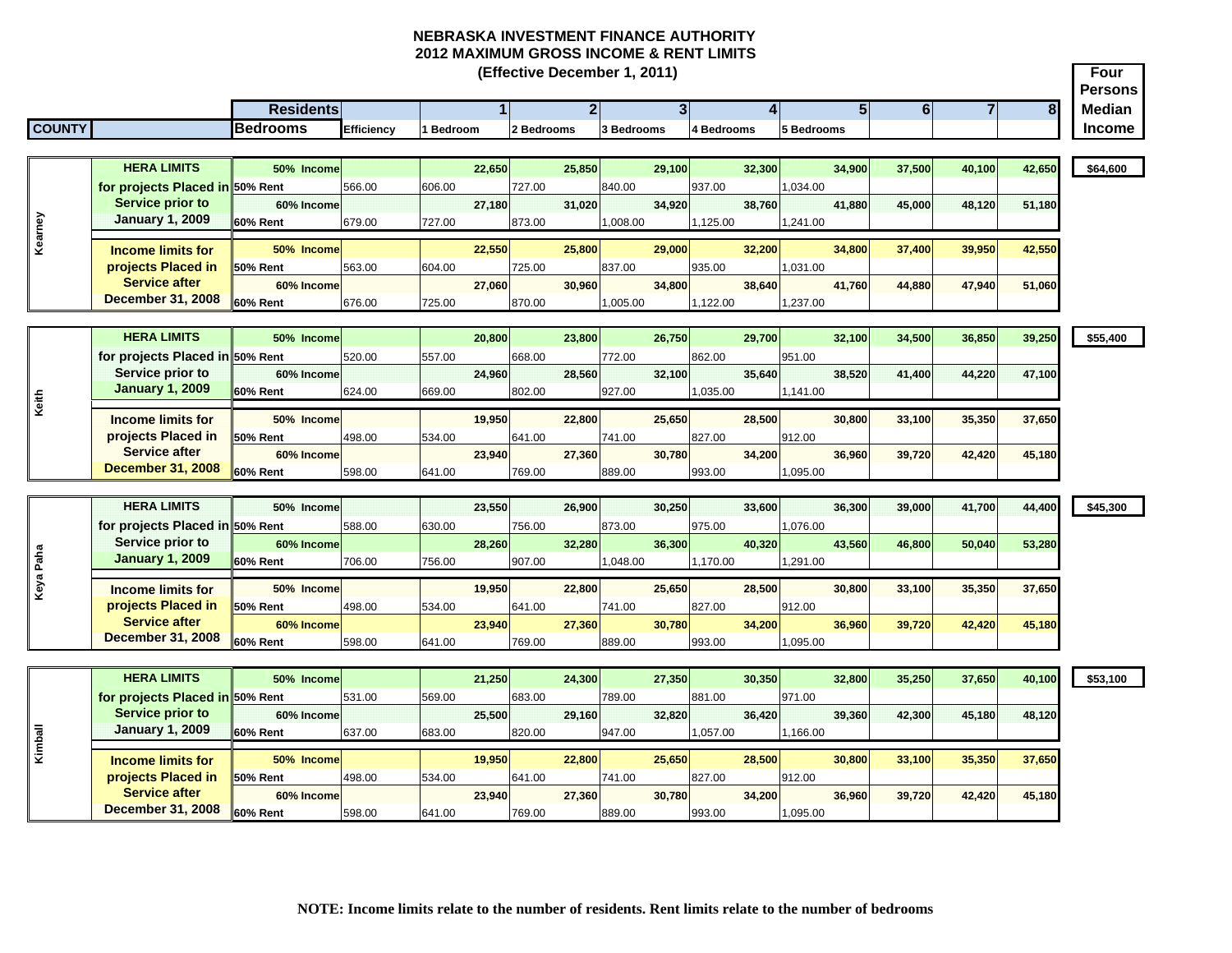**Four Persons Residents 1 2 3 4 5 6 78 Median COUNTY Bedrooms Efficiency 1 Bedroom 2 Bedrooms 3 Bedrooms 4 Bedrooms 5 Bedrooms Income (Effective December 1, 2011) HERA LIMITS 50% Income 22,150 25,300 28,450 31,600 34,150 36,700 39,200 41,750 \$52,100 for projects Placed in 50% Rent**  553.00 593.00 711.00 821.00 917.00 1,011.00 **60% Income 26,580 30,360 34,140 37,920 40,980 44,040 47,040 50,100 60% Rent** 664.00 711.00 853.00 986.00 1,101.00 1,214.00 **50% Income 19,950 22,800 25,650 28,500 30,800 33,100 35,350 37,650 50% Rent** 498.00 534.00 641.00 741.00 827.00 912.00912.00 **60% Income 23,940 27,360 30,780 34,200 36,960 39,720 42,420 45,180 60% Rent** 598.00 641.00 769.00 889.00 993.00 1,095.00 **50% Income 22,050 25,200 28,350 31,500 34,050 36,550 39,100 41,600 \$63,000 50% Rent** 551.00 590.00 708.00 819.00 913.00 1,008.00 **60% Income 26,460 30,240 34,020 37,800 40,860 43,860 46,920 49,920 60% Rent** 661.00 708.00 850.00 983.00 1,096.00 1,210.00 **HERA LIMITS 50% Income 20,000 22,850 25,700 28,550 30,850 33,150 35,450 37,700 \$52,600 for projects Placed in 50% Rent**  500.00 535.00 642.00 742.00 828.00 914.00**60% Income 24,000 27,420 30,840 34,260 37,020 39,780 42,540 45,240 60% Rent** 600.00 642.00 771.00 891.00 994.00 1,097.00 **50% Income 19,950 22,800 25,650 28,500 30,800 33,100 35,350 37,650 50% Rent** 498.00 534.00 641.00 741.00 827.00 912.00**60% Income 23,940 27,360 30,780 34,200 36,960 39,720 42,420 45,180 60% Rent** 598.00 641.00 769.00 889.00 993.00 1,095.00 **HERA LIMITS 50% Income 22,900 26,200 29,450 32,700 35,350 37,950 40,550 43,200 \$45,300 for projects Placed in 50% Rent**  572.00 613.00 736.00 850.00 948.00 1,046.00 **60% Income 27,480 31,440 35,340 39,240 42,420 45,540 48,660 51,840 60% Rent** 687.00 736.00 883.00 1,020.00 1,138.00 1,256.00 **50% Income 19,950 22,800 25,650 28,500 30,800 33,100 35,350 37,650 50% Rent** 498.00 534.00 641.00 741.00 827.00 912.00**60% Income 23,940 27,360 30,780 34,200 36,960 39,720 42,420 45,180 60% Rent** 598.00 641.00 769.00 889.00 993.00 1,095.00 **50% Income 21,300 24,350 27,400 30,400 32,850 35,300 37,700 40,150 \$60,800 50% Rent** 532.00 570.00 685.00 790.00 882.00 973.00**60% Income 25,560 29,220 32,880 36,480 39,420 42,360 45,240 48,180 Income limits for projects Placed in Service after December 31, 2008 Income limits for all projects Logan Computer**<br> **Logan Computer**<br> **Income limits for projects Placed in Service after December 31, 2008 Madison Income limits for all projects Service prior to January 1, 2009 Loup Service prior to January 1, 2009 Knox Lincoln Income limits for projects Placed in Service after December 31, 2008 Service prior to January 1, 2009**

639.00 684.00 822.00 948.00 1,059.00 1,167.00

**60% Rent**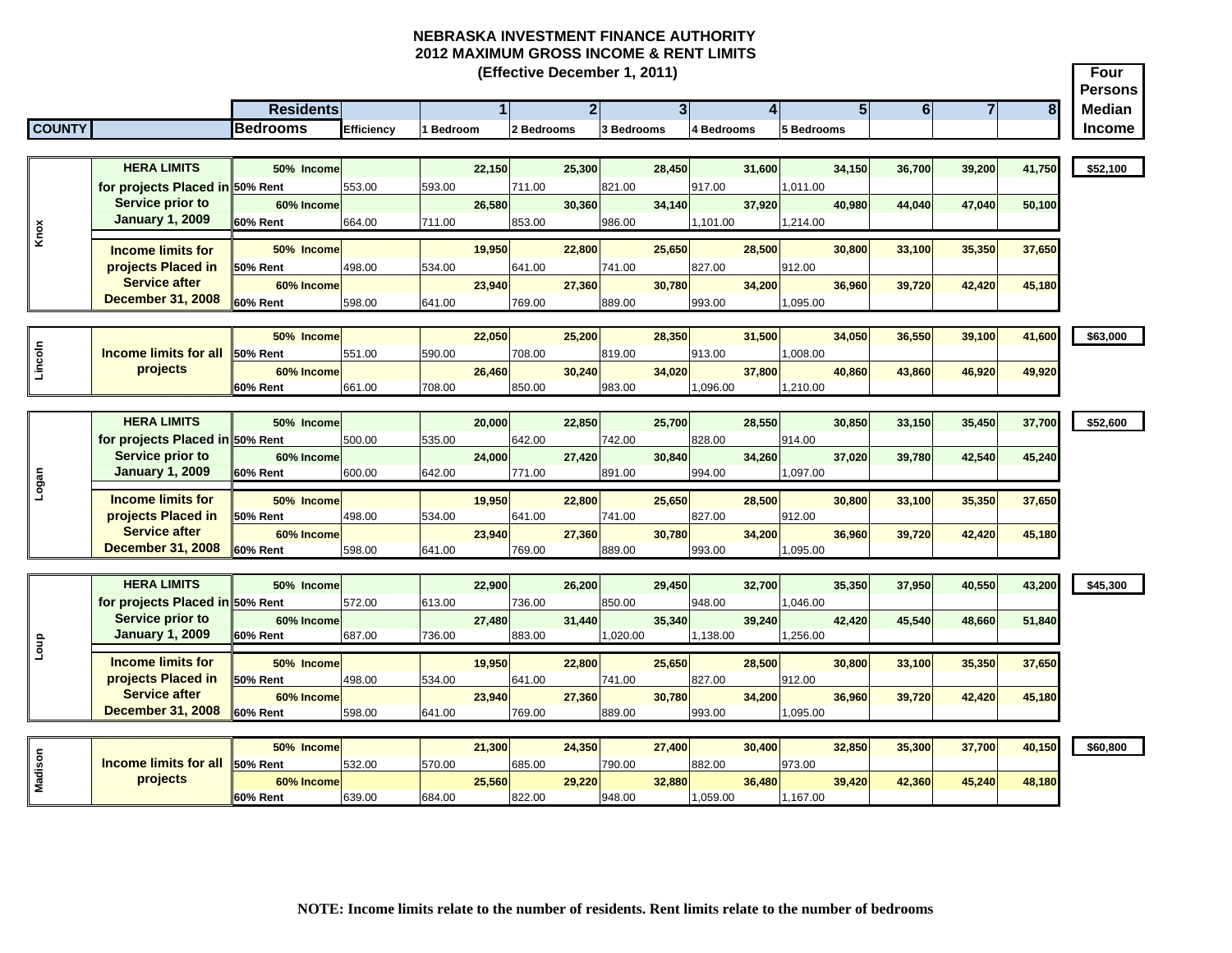|                |                                                   |                  |            |           |        | (Effective December 1, 2011) |                |            |                |            |        |            |                  |                                  |                | Four<br><b>Persons</b> |
|----------------|---------------------------------------------------|------------------|------------|-----------|--------|------------------------------|----------------|------------|----------------|------------|--------|------------|------------------|----------------------------------|----------------|------------------------|
|                |                                                   | <b>Residents</b> |            |           |        |                              | $\overline{2}$ |            | $\overline{3}$ |            |        |            | 5 <sup>1</sup>   | $\overline{6}$<br>$\overline{7}$ | 8 <sup>1</sup> | <b>Median</b>          |
| <b>COUNTY</b>  |                                                   | <b>Bedrooms</b>  | Efficiency | l Bedroom |        | 2 Bedrooms                   |                | 3 Bedrooms |                | 4 Bedrooms |        | 5 Bedrooms |                  |                                  |                | <b>Income</b>          |
|                |                                                   |                  |            |           |        |                              |                |            |                |            |        |            |                  |                                  |                |                        |
|                | <b>HERA LIMITS</b>                                | 50% Income       |            |           | 28,150 |                              | 32,150         |            | 36.150         |            | 40.150 |            | 43,400<br>46,600 | 49,800                           | 53,000         | \$61,200               |
|                | for projects Placed in 50% Rent                   |                  | 703.00     | 753.00    |        | 903.00                       |                | 1,044.00   |                | 1,165.00   |        | 1,285.00   |                  |                                  |                |                        |
|                | <b>Service prior to</b>                           | 60% Income       |            |           | 33,780 |                              | 38,580         |            | 43,380         |            | 48,180 |            | 52,080<br>55,920 | 59,760                           | 63,600         |                        |
|                | <b>January 1, 2009</b>                            | 60% Rent         | 844.00     | 904.00    |        | 1,084.00                     |                | 1,253.00   |                | 1,398.00   |        | 1,542.00   |                  |                                  |                |                        |
| McPherson      | <b>Income limits for</b>                          | 50% Income       |            |           | 20,900 |                              | 23,900         |            | 26,900         |            | 29,850 |            | 32,250<br>34,650 | 37,050                           | 39,450         |                        |
|                | projects Placed in                                | <b>50% Rent</b>  | 522.00     | 560.00    |        | 672.00                       |                | 776.00     |                | 866.00     |        | 956.00     |                  |                                  |                |                        |
|                | <b>Service after</b>                              | 60% Income       |            |           | 25,080 |                              | 28,680         |            | 32.280         |            | 35,820 |            | 38.700<br>41.580 | 44,460                           | 47,340         |                        |
|                | <b>December 31, 2008</b>                          | 60% Rent         | 627.00     | 672.00    |        | 807.00                       |                | 931.00     |                | 1.039.00   |        | 1,147.00   |                  |                                  |                |                        |
|                |                                                   |                  |            |           |        |                              |                |            |                |            |        |            |                  |                                  |                |                        |
|                | <b>HERA LIMITS</b>                                | 50% Income       |            |           | 21.000 |                              | 24.000         |            | 27,000         |            | 30,000 |            | 32,400<br>34,800 | 37,200                           | 39,600         | \$57,100               |
|                | for projects Placed in 50% Rent                   |                  | 525.00     | 562.00    |        | 675.00                       |                | 780.00     |                | 870.00     |        | 960.00     |                  |                                  |                |                        |
|                | <b>Service prior to</b>                           | 60% Income       |            |           | 25.200 |                              | 28,800         |            | 32.400         |            | 36,000 |            | 38,880<br>41,760 | 44,640                           | 47,520         |                        |
|                | <b>January 1, 2009</b>                            | 60% Rent         | 630.00     | 675.00    |        | 810.00                       |                | 936.00     |                | 1,044.00   |        | 1,152.00   |                  |                                  |                |                        |
| <b>Merrick</b> | <b>Income limits for</b>                          | 50% Income       |            |           | 20,000 |                              | 22,850         |            | 25,700         |            | 28,550 |            | 30,850<br>33,150 | 35,450                           | 37,700         |                        |
|                | projects Placed in                                | <b>50% Rent</b>  | 500.00     | 535.00    |        | 642.00                       |                | 742.00     |                | 828.00     |        | 914.00     |                  |                                  |                |                        |
|                | <b>Service after</b>                              | 60% Income       |            |           | 24,000 |                              | 27,420         |            | 30,840         |            | 34,260 |            | 37,020<br>39,780 | 42,540                           | 45,240         |                        |
|                | <b>December 31, 2008</b>                          | 60% Rent         | 600.00     | 642.00    |        | 771.00                       |                | 891.00     |                | 994.00     |        | 097.00     |                  |                                  |                |                        |
|                |                                                   |                  |            |           |        |                              |                |            |                |            |        |            |                  |                                  |                |                        |
|                |                                                   | 50% Income       |            |           | 19,950 |                              | 22,800         |            | 25,650         |            | 28,500 |            | 30,800<br>33,100 | 35,350                           | 37,650         | \$49,600               |
| <b>Morrill</b> | <b>Income limits for all</b>                      | 50% Rent         | 498.00     | 534.00    |        | 641.00                       |                | 741.00     |                | 827.00     |        | 912.00     |                  |                                  |                |                        |
|                | projects                                          | 60% Income       |            |           | 23,940 |                              | 27,360         |            | 30,780         |            | 34,200 |            | 36,960<br>39,720 | 42,420                           | 45,180         |                        |
|                |                                                   | 60% Rent         | 598.00     | 641.00    |        | 769.00                       |                | 889.00     |                | 993.00     |        | 1,095.00   |                  |                                  |                |                        |
|                |                                                   |                  |            |           |        |                              |                |            |                |            |        |            |                  |                                  |                |                        |
|                | <b>HERA LIMITS</b>                                | 50% Income       |            |           | 20.050 |                              | 22,900         |            | 25.750         |            | 28,600 |            | 30,900<br>33,200 | 35,500                           | 37,800         | \$54,000               |
|                | for projects Placed in 50% Rent                   |                  | 501.00     | 536.00    |        | 643.00                       |                | 743.00     |                | 830.00     |        | 916.00     |                  |                                  |                |                        |
|                | <b>Service prior to</b><br><b>January 1, 2009</b> | 60% Income       |            |           | 24.060 |                              | 27,480         |            | 30.900         |            | 34.320 |            | 37,080<br>39,840 | 42,600                           | 45,360         |                        |
| Nance          |                                                   | <b>60% Rent</b>  | 601.00     | 644.00    |        | 772.00                       |                | 892.00     |                | 996.00     |        | 1,099.00   |                  |                                  |                |                        |
|                | <b>Income limits for</b>                          | 50% Income       |            |           | 19,950 |                              | 22,800         |            | 25,650         |            | 28,500 |            | 30,800<br>33,100 | 35,350                           | 37,650         |                        |
|                | projects Placed in                                | <b>50% Rent</b>  | 498.00     | 534.00    |        | 641.00                       |                | 741.00     |                | 827.00     |        | 912.00     |                  |                                  |                |                        |
|                | <b>Service after</b>                              | 60% Income       |            |           | 23,940 |                              | 27,360         |            | 30,780         |            | 34,200 |            | 36,960<br>39,720 | 42,420                           | 45,180         |                        |
|                | <b>December 31, 2008</b>                          | <b>60% Rent</b>  | 598.00     | 641.00    |        | 769.00                       |                | 889.00     |                | 993.00     |        | 1,095.00   |                  |                                  |                |                        |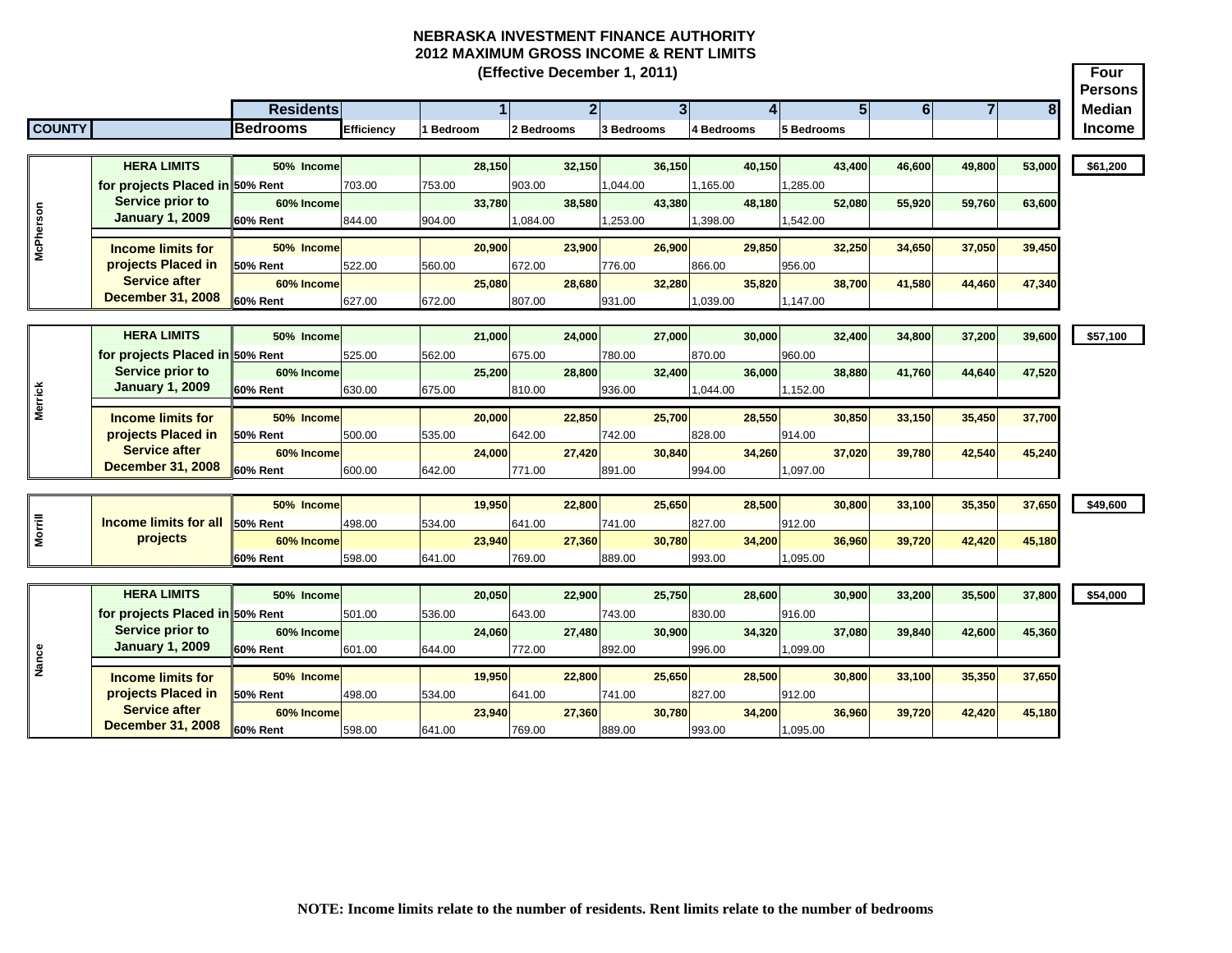|               |                                       |                  |            |           | (Effective December 1, 2011) |            |            |                |                                       | <b>Four</b><br><b>Persons</b> |
|---------------|---------------------------------------|------------------|------------|-----------|------------------------------|------------|------------|----------------|---------------------------------------|-------------------------------|
|               |                                       | <b>Residents</b> |            |           | $\overline{2}$               | 3          | Δ          | 5 <sup>1</sup> | $\overline{\bf{6}}$<br>$\overline{7}$ | 8<br><b>Median</b>            |
| <b>COUNTY</b> |                                       | <b>Bedrooms</b>  | Efficiency | l Bedroom | 2 Bedrooms                   | 3 Bedrooms | 4 Bedrooms | 5 Bedrooms     |                                       | <b>Income</b>                 |
|               |                                       |                  |            |           |                              |            |            |                |                                       |                               |
|               | <b>HERA LIMITS</b>                    | 50% Income       |            | 21.600    | 24,700                       | 27,800     | 30,850     | 33,350         | 35,800<br>38,300                      | 40,750<br>\$58,300            |
|               | for projects Placed in 50% Rent       |                  | 540.00     | 578.00    | 695.00                       | 802.00     | 895.00     | 988.00         |                                       |                               |
|               | <b>Service prior to</b>               | 60% Income       |            | 25,920    | 29,640                       | 33,360     | 37,020     | 40,020         | 42,960<br>45,960                      | 48,900                        |
|               | <b>January 1, 2009</b>                | <b>60% Rent</b>  | 648.00     | 694.00    | 834.00                       | 963.00     | 1,074.00   | 1,185.00       |                                       |                               |
| Nemaha        | <b>Income Limits for</b>              | 50% Income       |            | 20.450    | 23,350                       | 26.250     | 29.150     | 31,500         | 33,850<br>36.150                      | 38,500                        |
|               | <b>Projects Place in</b>              | <b>50% Rent</b>  | 511.00     | 547.00    | 656.00                       | 758.00     | 846.00     | 933.00         |                                       |                               |
|               | <b>Service after</b>                  | 60% Income       |            | 24,540    | 28,020                       | 31,500     | 34,980     | 37,800         | 40,620<br>43,380                      | 46,200                        |
|               | <b>December 31, 2008</b>              | <b>60% Rent</b>  | 613.00     | 657.00    | 787.00                       | 909.00     | 1,015.00   | 1,119.00       |                                       |                               |
|               |                                       |                  |            |           |                              |            |            |                |                                       |                               |
|               |                                       | 50% Income       |            | 19,950    | 22,800                       | 25,650     | 28,500     | 30,800         | 33,100<br>35,350                      | 37,650<br>\$42,600            |
| Nuckolls      | <b>Income limits for all</b>          | 50% Rent         | 498.00     | 534.00    | 641.00                       | 741.00     | 827.00     | 912.00         |                                       |                               |
|               | projects                              | 60% Income       |            | 23,940    | 27,360                       | 30,780     | 34,200     | 36,960         | 39,720<br>42,420                      | 45,180                        |
|               |                                       | 60% Rent         | 598.00     | 641.00    | 769.00                       | 889.00     | 993.00     | 095.00         |                                       |                               |
|               |                                       | 50% Income       |            | 21,050    | 24,050                       | 27,050     | 30,050     | 32,500         | 37,300<br>34,900                      | 39,700<br>\$60,100            |
|               | <b>Income limits for all</b>          | 50% Rent         | 526.00     | 563.00    | 676.00                       | 781.00     | 872.00     | 962.00         |                                       |                               |
| Otoe          | projects                              | 60% Income       |            | 25,260    | 28,860                       | 32,460     | 36,060     | 39,000         | 41,880<br>44,760                      | 47,640                        |
|               |                                       | 60% Rent         | 631.00     | 676.00    | 811.00                       | 938.00     | 1,047.00   | 1,155.00       |                                       |                               |
|               |                                       |                  |            |           |                              |            |            |                |                                       |                               |
|               | <b>HERA LIMITS</b>                    | 50% Income       |            | 20.950    | 23,950                       | 26.950     | 29,900     | 32,300         | 34,700<br>37,100                      | 39,500<br>\$52,400            |
|               | for projects Placed in 50% Rent       |                  | 523.00     | 561.00    | 673.00                       | 777.00     | 867.00     | 957.00         |                                       |                               |
|               | <b>Service prior to</b>               | 60% Income       |            | 25,140    | 28,740                       | 32,340     | 35,880     | 38,760         | 41,640<br>44,520                      | 47,400                        |
|               | <b>January 1, 2009</b>                | <b>60% Rent</b>  | 628.00     | 673.00    | 808.00                       | 933.00     | 1,041.00   | 1,149.00       |                                       |                               |
| Pawnee        | <b>Income limits for</b>              | 50% Income       |            | 19,950    | 22,800                       | 25,650     | 28,500     | 30,800         | 35,350<br>33,100                      | 37,650                        |
|               | projects Placed in                    | <b>50% Rent</b>  | 498.00     | 534.00    | 641.00                       | 741.00     | 827.00     | 912.00         |                                       |                               |
|               | <b>Service after</b>                  | 60% Income       |            | 23.940    | 27,360                       | 30.780     | 34,200     | 36,960         | 39,720<br>42,420                      | 45,180                        |
|               | <b>December 31, 2008</b>              | 60% Rent         | 598.00     | 641.00    | 769.00                       | 889.00     | 993.00     | 1,095.00       |                                       |                               |
|               |                                       |                  |            |           |                              |            |            |                |                                       |                               |
|               |                                       | 50% Income       |            | 20,650    | 23,600                       | 26,550     | 29,500     | 31,900         | 34,250<br>36,600                      | 38,950<br>\$59,000            |
| Perkins       | <b>Income limits for all</b>          | 50% Rent         | 516.00     | 553.00    | 663.00                       | 767.00     | 856.00     | 944.00         |                                       |                               |
|               | projects                              | 60% Income       |            | 24,780    | 28,320                       | 31,860     | 35,400     | 38,280         | 41,100<br>43,920                      | 46,740                        |
|               |                                       | <b>60% Rent</b>  | 619.00     | 663.00    | 796.00                       | 921.00     | 1,027.00   | 1,133.00       |                                       |                               |
|               |                                       | 50% Income       |            | 21,650    | 24,750                       | 27,850     | 30,900     | 33,400         | 35,850<br>38,350                      | 40,800<br>\$61,800            |
|               | <b>Income limits for all 50% Rent</b> |                  | 541.00     | 580.00    | 696.00                       | 803.00     | 896.00     | 989.00         |                                       |                               |
| Phelps        | projects                              | 60% Income       |            | 25,980    | 29,700                       | 33,420     | 37,080     | 40,080         | 43,020<br>46,020                      | 48,960                        |
|               |                                       | 60% Rent         | 649.00     | 696.00    | 835.00                       | 964.00     | 1,075.00   | 1,187.00       |                                       |                               |
|               |                                       |                  |            |           |                              |            |            |                |                                       |                               |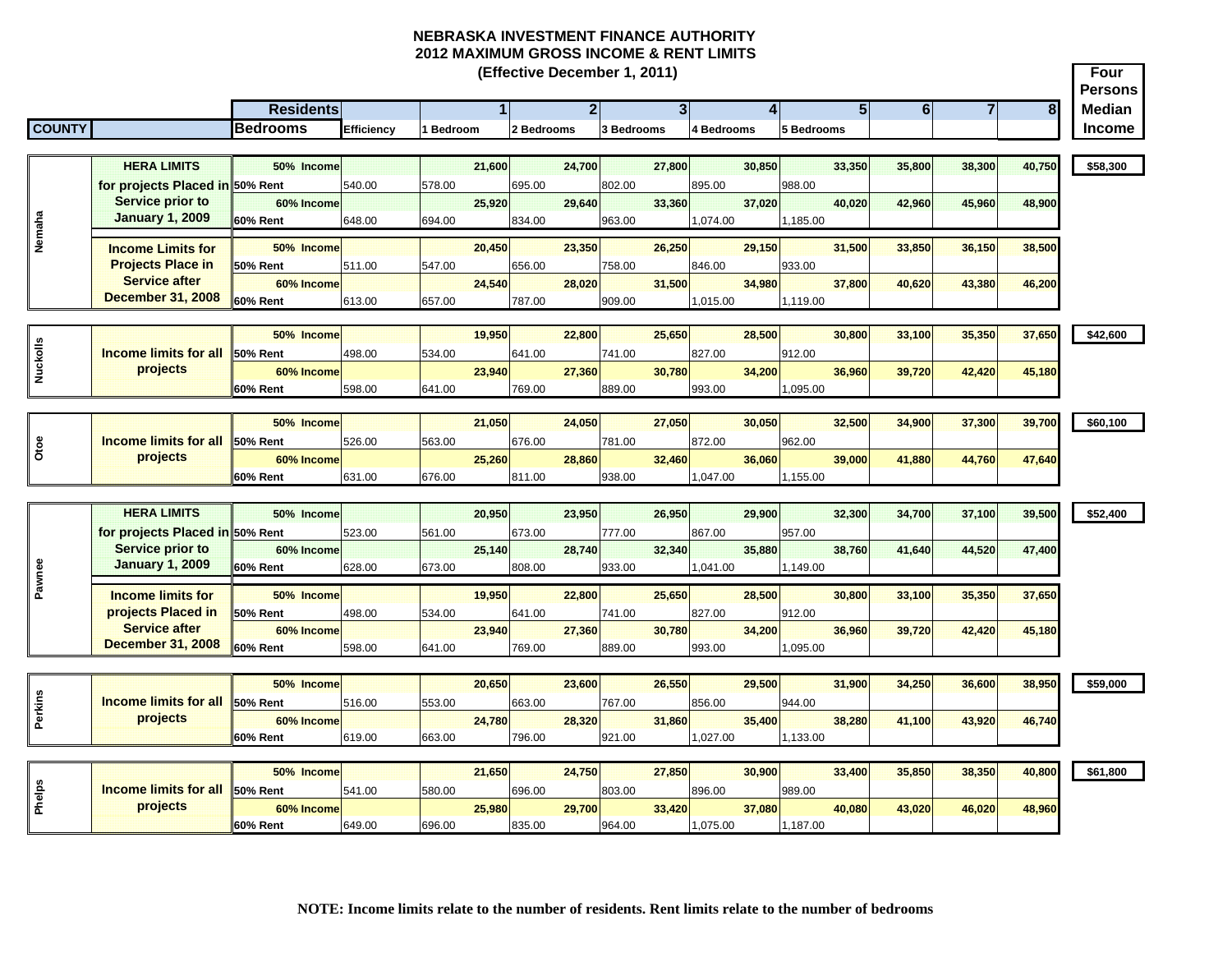|               |                                            |                        |                   |           |        | (Effective December 1, 2011) |                |                |            |        |                    |                                  |                |        | Four<br><b>Persons</b> |
|---------------|--------------------------------------------|------------------------|-------------------|-----------|--------|------------------------------|----------------|----------------|------------|--------|--------------------|----------------------------------|----------------|--------|------------------------|
|               |                                            | <b>Residents</b>       |                   |           |        |                              | $\overline{2}$ | 3 <sup>l</sup> |            |        |                    | 5 <sub>l</sub><br>$6\phantom{a}$ | $\overline{7}$ | 8      | <b>Median</b>          |
| <b>COUNTY</b> |                                            | <b>Bedrooms</b>        | <b>Efficiency</b> | 1 Bedroom |        | 2 Bedrooms                   |                | 3 Bedrooms     | 4 Bedrooms |        | 5 Bedrooms         |                                  |                |        | Income                 |
|               |                                            |                        |                   |           |        |                              |                |                |            |        |                    |                                  |                |        |                        |
|               | <b>HERA LIMITS</b>                         | 50% Income             |                   |           | 21.950 | 25.050                       |                | 28,200         |            | 31.300 | 33,850             | 36.350                           | 38,850         | 41,350 | \$61,400               |
|               | for projects Placed in 50% Rent            |                        | 548.00            | 587.00    |        | 705.00                       | 814.00         |                | 908.00     |        | 1,002.00           |                                  |                |        |                        |
|               | Service prior to                           | 60% Income             |                   |           | 26.340 | 30,060                       |                | 33,840         |            | 37,560 | 40.620             | 43,620                           | 46.620         | 49,620 |                        |
| Pierce        | <b>January 1, 2009</b>                     | 60% Rent               | 658.00            | 705.00    |        | 846.00                       | 977.00         |                | 1,090.00   |        | 1,203.00           |                                  |                |        |                        |
|               | <b>Income limits for</b>                   | 50% Income             |                   |           | 20,900 | 23,900                       |                | 26,900         |            | 29,850 | 32,250             | 34,650                           | 37,050         | 39,450 |                        |
|               | projects Placed in                         | <b>50% Rent</b>        | 522.00            | 560.00    |        | 672.00                       | 776.00         |                | 866.00     |        | 956.00             |                                  |                |        |                        |
|               | <b>Service after</b>                       | 60% Income             |                   |           | 25,080 | 28,680                       |                | 32,280         |            | 35,820 | 38,700             | 41,580                           | 44,460         | 47,340 |                        |
|               | <b>December 31, 2008</b>                   | 60% Rent               | 627.00            | 672.00    |        | 807.00                       | 931.00         |                | 1,039.00   |        | 1,147.00           |                                  |                |        |                        |
|               |                                            |                        |                   |           |        |                              |                |                |            |        |                    |                                  |                |        |                        |
|               | <b>Income limits for all</b>               | 50% Income             |                   |           | 21,950 | 25,100                       |                | 28,250         |            | 31,350 | 33,900             | 36,400                           | 38,900         | 41,400 | \$62,700               |
| Platte        | projects                                   | 50% Rent<br>60% Income | 548.00            | 588.00    | 26,340 | 706.00<br>30,120             | 815.00         | 33,900         | 910.00     | 37,620 | 1,003.00<br>40,680 |                                  |                | 49,680 |                        |
|               |                                            | <b>60% Rent</b>        | 658.00            | 705.00    |        | 847.00                       | 978.00         |                | 1,092.00   |        | 1,204.00           | 43,680                           | 46,680         |        |                        |
|               |                                            |                        |                   |           |        |                              |                |                |            |        |                    |                                  |                |        |                        |
|               |                                            | 50% Income             |                   |           | 20,900 | 23,900                       |                | 26,900         |            | 29,850 | 32,250             | 34,650                           | 37,050         | 39,450 | \$59,700               |
| Polk          | <b>Income limits for all</b>               | 50% Rent               | 522.00            | 560.00    |        | 672.00                       | 776.00         |                | 866.00     |        | 956.00             |                                  |                |        |                        |
|               | projects                                   | 60% Income             |                   |           | 25.080 | 28,680                       |                | 32,280         |            | 35.820 | 38,700             | 41,580                           | 44,460         | 47,340 |                        |
|               |                                            | <b>60% Rent</b>        | 627.00            | 672.00    |        | 807.00                       | 931.00         |                | 1,039.00   |        | 1,147.00           |                                  |                |        |                        |
|               |                                            |                        |                   |           |        |                              |                |                |            |        |                    |                                  |                |        |                        |
|               | <b>HERA LIMITS</b>                         | 50% Income             |                   |           | 20,300 | 23,200                       |                | 26,100         |            | 28,950 | 31,300             | 33,600                           | 35,900         | 38,250 | \$56,300               |
|               | for projects Placed in 50% Rent            |                        | 507.00            | 543.00    |        | 652.00                       | 753.00         |                | 840.00     |        | 926.00             |                                  |                |        |                        |
|               | Service prior to<br><b>January 1, 2009</b> | 60% Income             |                   |           | 24,360 | 27,840                       |                | 31,320         |            | 34,740 | 37,560             | 40,320                           | 43,080         | 45,900 |                        |
| Red Willow    |                                            | 60% Rent               | 609.00            | 652.00    |        | 783.00                       | 903.00         |                | 1,008.00   |        | 1,112.00           |                                  |                |        |                        |
|               | <b>Income limits for</b>                   | 50% Income             |                   |           | 19,950 | 22,800                       |                | 25,650         |            | 28,500 | 30,800             | 33,100                           | 35,350         | 37,650 |                        |
|               | projects Placed in                         | 50% Rent               | 498.00            | 534.00    |        | 641.00                       | 741.00         |                | 827.00     |        | 912.00             |                                  |                |        |                        |
|               | <b>Service after</b>                       | 60% Income             |                   |           | 23,940 | 27,360                       |                | 30,780         |            | 34,200 | 36,960             | 39,720                           | 42,420         | 45,180 |                        |
|               | <b>December 31, 2008</b>                   | 60% Rent               | 598.00            | 641.00    |        | 769.00                       | 889.00         |                | 993.00     |        | 1,095.00           |                                  |                |        |                        |
|               |                                            | 50% Income             |                   |           | 19,950 | 22,800                       |                | 25,650         |            | 28,500 | 30,800             | 33,100                           | 35,350         | 37,650 | \$51,000               |
| Richardson    | <b>Income limits for all</b>               | <b>150% Rent</b>       | 498.00            | 534.00    |        | 641.00                       | 741.00         |                | 827.00     |        | 912.00             |                                  |                |        |                        |
|               | projects                                   | 60% Income             |                   |           | 23,940 | 27,360                       |                | 30,780         |            | 34,200 | 36,960             | 39,720                           | 42,420         | 45,180 |                        |
|               |                                            | 60% Rent               | 598.00            | 641.00    |        | 769.00                       | 889.00         |                | 993.00     |        | 1,095.00           |                                  |                |        |                        |
|               |                                            |                        |                   |           |        |                              |                |                |            |        |                    |                                  |                |        |                        |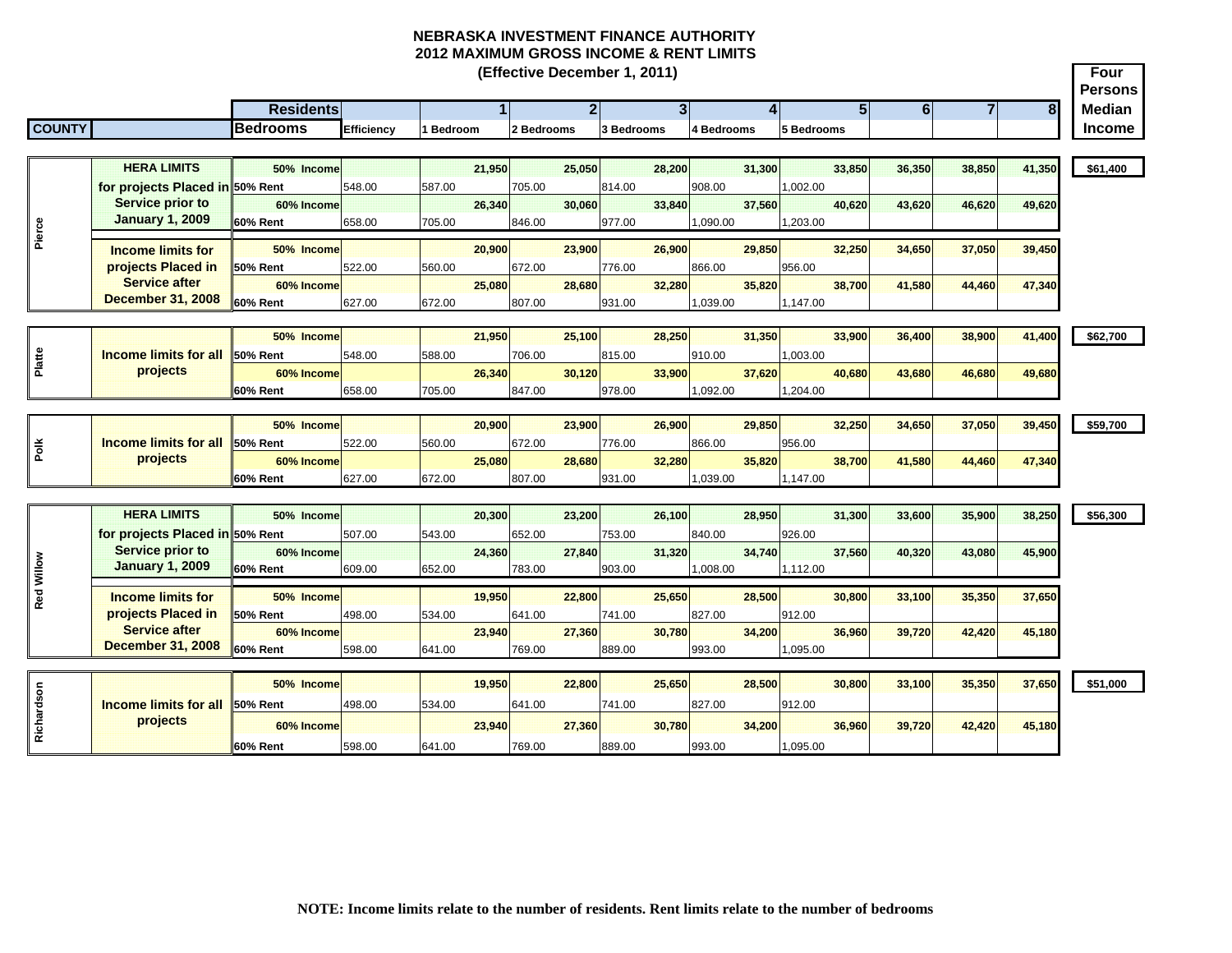**Four Persons Residents 1 2 3 4 5 6 78 Median COUNTY Bedrooms Efficiency 1 Bedroom 2 Bedrooms 3 Bedrooms 4 Bedrooms 5 Bedrooms Income (Effective December 1, 2011) HERA LIMITS 50% Income 22,550 25,800 29,000 32,200 34,800 37,400 39,950 42,550 \$46,100 for projects Placed in 50% Rent**  563.00 604.00 725.00 837.00 935.00 1,031.00 **60% Income 27,060 30,960 34,800 38,640 41,760 44,880 47,940 51,060 60% Rent** 676.00 725.00 870.00 1,005.00 1,122.00 1,237.00 **50% Income 19,950 22,800 25,650 28,500 30,800 33,100 35,350 37,650 50% Rent** 498.00 534.00 641.00 741.00 827.00 912.00**60% Income 23,940 27,360 30,780 34,200 36,960 39,720 42,420 45,180 60% Rent** 598.00 641.00 769.00 889.00 993.00 1,095.00 **50% Income 20,550 23,500 26,450 29,350 31,700 34,050 36,400 38,750 \$58,700 50% Rent** 513.00 550.00 661.00 763.00 851.00 939.00939.00 **60% Income 24,660 28,200 31,740 35,220 38,040 40,860 43,680 46,500 60% Rent** 616.00 660.00 793.00 915.00 1,021.00 1,127.00 **50% Income 24,650 28,150 31,650 35,150 38,000 40,800 43,600 46,400 \$70,300 50% Rent** 616.00 660.00 791.00 914.00 1,020.00 1,125.00 **60% Income 29,580 33,780 37,980 42,180 45,600 48,960 52,320 55,680 60% Rent** 739.00 792.00 949.00 1,097.00 1,224.00 1,350.00 **50% Income 19,950 22,800 25,650 28,500 30,800 33,100 35,350 37,650 \$52,900 50% Rent** 498.00 534.00 641.00 741.00 827.00 912.00**60% Income 23,940 27,360 30,780 34,200 36,960 39,720 42,420 45,180 60% Rent** 598.00 641.00 769.00 889.00 993.00 1,095.00 **50% Income 26,000 29,700 33,400 37,100 40,100 43,050 46,050 49,000 \$74,200 50% Rent** 650.00 696.00 835.00 965.00 1,076.00 1,188.00 **60% Income 31,200 35,640 40,080 44,520 48,120 51,660 55,260 58,800 60% Rent** 780.00 835.00 1,002.00 1,158.00 1,291.00 1,425.00 **50% Income 19,950 22,800 25,650 28,500 30,800 33,100 35,350 37,650 \$43,600 50% Rent** 498.00 534.00 641.00 741.00 827.00 912.00**60% Income 23,940 27,360 30,780 34,200 36,960 39,720 42,420 45,180 60% Rent** 598.00 641.00 769.00 889.00 993.00 1,095.00 **Income limits for all projects**  $\frac{a}{b}$  **Income limits for projects Placed in Service after December 31, 2008 Service prior to January 1, 2009 Saline Saunders Seward Scotts Bluff INCOME limits for all projects**<br> **Income limits for all projects**<br> **Income limits for all projects**<br> **Income limits for all projects**<br> **Income limits for all projects**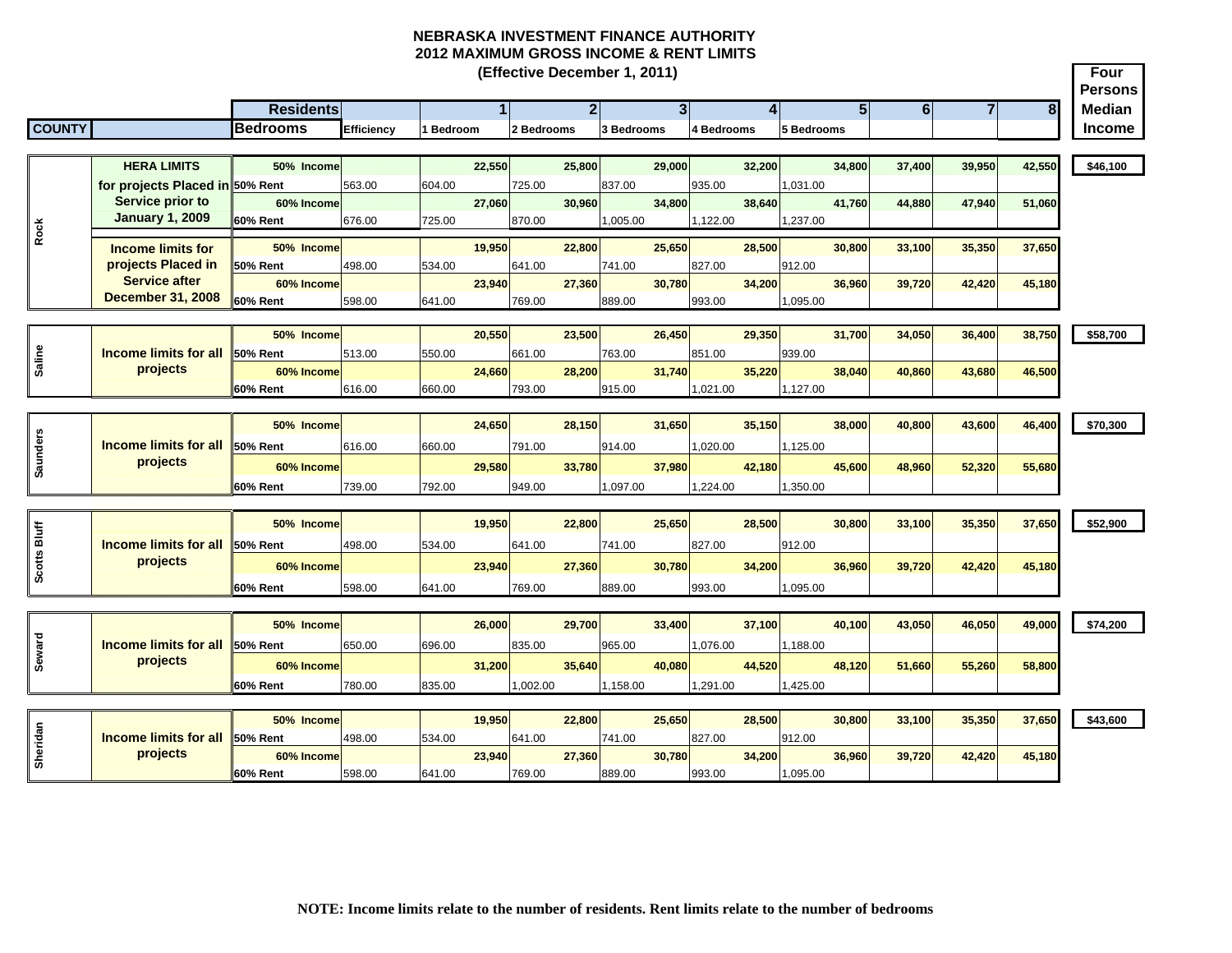÷

|               |                                                   |                  |            |                | (Effective December 1, 2011) |                |            |                 |                     |        | Four<br><b>Persons</b> |
|---------------|---------------------------------------------------|------------------|------------|----------------|------------------------------|----------------|------------|-----------------|---------------------|--------|------------------------|
|               |                                                   | <b>Residents</b> |            |                | 2 <sup>1</sup>               | 3 <sup>l</sup> | 4          | 5               | 6<br>$\overline{7}$ | 8      | <b>Median</b>          |
| <b>COUNTY</b> |                                                   | <b>Bedrooms</b>  | Efficiency | <b>Bedroom</b> | 2 Bedrooms                   | 3 Bedrooms     | 4 Bedrooms | <b>Bedrooms</b> |                     |        | <b>Income</b>          |
|               |                                                   |                  |            |                |                              |                |            |                 |                     |        |                        |
|               | <b>HERA LIMITS</b>                                | 50% Income       |            | 21,400         | 24,450                       | 27,500         | 30,550     | 33,000          | 35,450<br>37,900    | 40,350 | \$50,500               |
|               | for projects Placed in 50% Rent                   |                  | 535.00     | 573.00         | 687.00                       | 794.00         | 886.00     | 978.00          |                     |        |                        |
|               | Service prior to                                  | 60% Income       |            | 25.680         | 29.340                       | 33.000         | 36.660     | 39,600          | 42,540<br>45,480    | 48,420 |                        |
| Sherman       | <b>January 1, 2009</b>                            | 60% Rent         | 642.00     | 687.00         | 825.00                       | 953.00         | 1,063.00   | 1,173.00        |                     |        |                        |
|               |                                                   |                  |            |                |                              |                |            |                 |                     |        |                        |
|               | <b>Income limits for</b>                          | 50% Income       |            | 19,950         | 22,800                       | 25,650         | 28,500     | 30,800          | 33,100<br>35,350    | 37,650 |                        |
|               | projects Placed in<br><b>Service after</b>        | 50% Rent         | 498.00     | 534.00         | 641.00                       | 741.00         | 827.00     | 912.00          |                     |        |                        |
|               | <b>December 31, 2008</b>                          | 60% Income       |            | 23,940         | 27,360                       | 30,780         | 34,200     | 36,960          | 39,720<br>42,420    | 45,180 |                        |
|               |                                                   | 60% Rent         | 598.00     | 641.00         | 769.00                       | 889.00         | 993.00     | 095.00          |                     |        |                        |
|               |                                                   |                  |            |                |                              |                |            |                 |                     |        |                        |
|               | <b>HERA LIMITS</b>                                | 50% Income       |            | 25,700         | 29,350                       | 33,000         | 36,650     | 39,600          | 42,550<br>45,450    | 48,400 | \$55,500               |
|               | for projects Placed in 50% Rent                   |                  | 642.00     | 688.00         | 825.00                       | 953.00         | 1,063.00   | 1,173.00        |                     |        |                        |
|               | <b>Service prior to</b><br><b>January 1, 2009</b> | 60% Income       |            | 30,840         | 35.220                       | 39,600         | 43.980     | 47,520          | 54,540<br>51,060    | 58,080 |                        |
| Sioux         |                                                   | 60% Rent         | 771.00     | 825.00         | 990.00                       | 1,143.00       | 1,276.00   | ,407.00         |                     |        |                        |
|               | <b>Income limits for</b>                          | 50% Income       |            | 19,950         | 22,800                       | 25,650         | 28,500     | 30,800          | 35,350<br>33,100    | 37,650 |                        |
|               | projects Placed in                                | 50% Rent         | 498.00     | 534.00         | 641.00                       | 741.00         | 827.00     | 912.00          |                     |        |                        |
|               | <b>Service after</b>                              | 60% Income       |            | 23,940         | 27,360                       | 30,780         | 34,200     | 36,960          | 39,720<br>42,420    | 45,180 |                        |
|               | <b>December 31, 2008</b>                          | 60% Rent         | 598.00     | 641.00         | 769.00                       | 889.00         | 993.00     | 095.00          |                     |        |                        |
|               |                                                   |                  |            |                |                              |                |            |                 |                     |        |                        |
|               | <b>HERA LIMITS</b>                                | 50% Income       |            | 20,150         | 23,000                       | 25,900         | 28,750     | 31.050          | 35.650<br>33,350    | 37,950 | \$57,400               |
|               | for projects Placed in 50% Rent                   |                  | 503.00     | 539.00         | 647.00                       | 747.00         | 833.00     | 920.00          |                     |        |                        |
|               | Service prior to                                  | 60% Income       |            | 24,180         | 27,600                       | 31,080         | 34,500     | 37,260          | 40,020<br>42,780    | 45,540 |                        |
|               | <b>January 1, 2009</b>                            | 60% Rent         | 604.00     | 647.00         | 777.00                       | 897.00         | 1,000.00   | 1,104.00        |                     |        |                        |
| Stanton       | <b>Income limits for</b>                          | 50% Income       |            | 20,100         | 23,000                       | 25,850         | 28,700     | 31,000          | 33,300<br>35,600    | 37,900 |                        |
|               | projects Placed in                                | 50% Rent         | 502.00     | 538.00         | 646.00                       | 746.00         | 832.00     | 918.00          |                     |        |                        |
|               | <b>Service after</b>                              | 60% Income       |            | 24,120         | 27.600                       | 31,020         | 34,440     | 37,200          | 39,960<br>42,720    | 45,480 |                        |
|               | <b>December 31, 2008</b>                          | 60% Rent         | 603.00     | 646.00         | 775.00                       | 895.00         | 999.00     | 1,102.00        |                     |        |                        |
|               |                                                   |                  |            |                |                              |                |            |                 |                     |        |                        |
|               |                                                   | 50% Income       |            | 19,950         | 22,800                       | 25,650         | 28,500     | 30,800          | 33,100<br>35,350    | 37,650 | \$52,800               |
| Thayer        | <b>Income limits for all</b>                      | 50% Rent         | 498.00     | 534.00         | 641.00                       | 741.00         | 827.00     | 912.00          |                     |        |                        |
|               | projects                                          | 60% Income       |            | 23,940         | 27,360                       | 30.780         | 34,200     | 36,960          | 39,720<br>42,420    | 45,180 |                        |
|               |                                                   | 60% Rent         | 598.00     | 641.00         | 769.00                       | 889.00         | 993.00     | ,095.00         |                     |        |                        |
|               |                                                   |                  |            |                |                              |                |            |                 |                     |        |                        |
|               | <b>HERA LIMITS</b>                                | 50% Income       |            | 25,250         | 28.850                       | 32,450         | 36,050     | 38,950          | 41,850<br>44,750    | 47,600 | \$63,500               |
|               | for projects Placed in 50% Rent                   |                  | 631.00     | 676.00         | 811.00                       | 937.00         | 046.00     | ,154.00         |                     |        |                        |
|               | <b>Service prior to</b>                           | 60% Income       |            | 30,300         | 34,620                       | 38.940         | 43,260     | 46,740          | 50,220<br>53,700    | 57,120 |                        |
|               | <b>January 1, 2009</b>                            | 60% Rent         | 757.00     | 811.00         | 973.00                       | 1,125.00       | 1,255.00   | ,385.00         |                     |        |                        |
| Thomas        | <b>Income limits for</b>                          | 50% Income       |            | 20,900         | 23,900                       | 26,900         | 29,850     | 32,250          | 34,650<br>37,050    | 39,450 |                        |
|               | projects Placed in                                | 50% Rent         | 522.00     | 560.00         | 672.00                       | 776.00         | 866.00     | 956.00          |                     |        |                        |
|               | <b>Service after</b>                              | 60% Income       |            | 25,080         | 28,680                       | 32,280         | 35,820     | 38,700          | 41,580<br>44,460    | 47,340 |                        |
|               | <b>December 31, 2008</b>                          | <b>60% Rent</b>  | 627.00     | 672.00         | 807.00                       | 931.00         | 1.039.00   | 1.147.00        |                     |        |                        |

**NOTE: Income limits relate to the number of residents. Rent limits relate to the number of bedrooms**